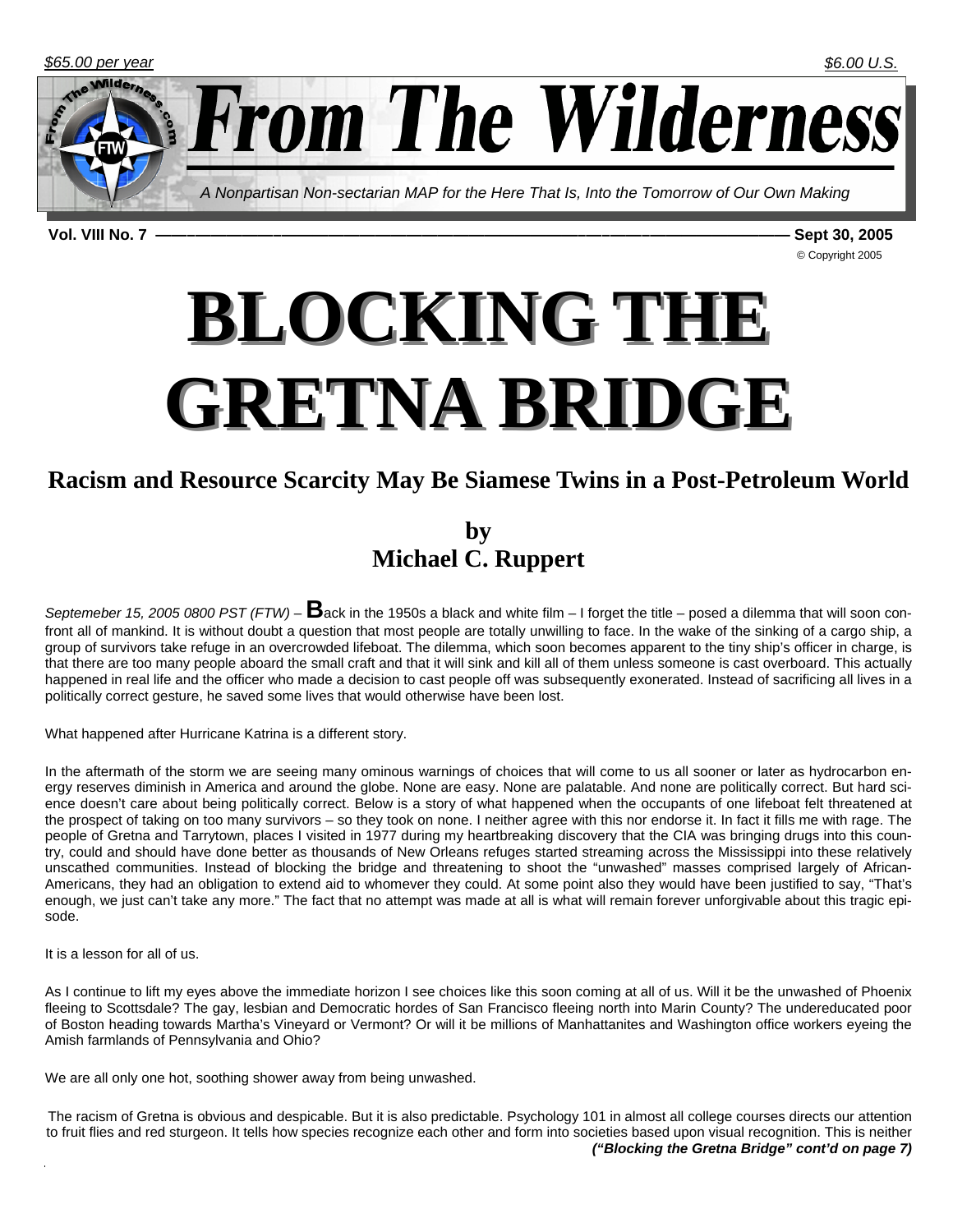### *From the Wilderness*

Michael C. Ruppert Publisher/Editor

| Senior Staff Writer Jamey Hecht, Ph.D.      |  |
|---------------------------------------------|--|
| Contributing EditorPeter Dale Scott, Ph.D.  |  |
| Military /Veterans' Affairs EditorStan Goff |  |

*From The Wilderness* is published eleven times annually. Subscriptions are \$65 (US) for 11 issues.

> *From The Wilderness*  P.O Box 6061 – 350, Sherman Oaks, CA 91413 www.fromthewilderness.com editorial: editor@copvcia.com subscriptions and customer service: service@copvcia.com

(818) 788-8791 \* (818) 981-2847 fax

#### **TABLE OF CONTENTS**

| RITA: Storm May Be the Coup de Grace for the American  |  |
|--------------------------------------------------------|--|
|                                                        |  |
| Now Orleans, Area Diawsonana and Infectious Disease De |  |

**New Orleans Area Bioweapons and Infectious Disease Research Labs Jeopardized by Katrina**.………..………….page 24

© Copyright 2005 Michael C. Ruppert and *From The Wilderness Publications*, www.fromthewilderness.com. All rights reserved.

#### **REPRINT POLICY**

Any story, originally published in From The Wilderness more than thirty days old may be reprinted in its entirety, non-commercially, if, and only if, the author's name remains attached and the following statement appears.

"Reprinted with permission, Michael C. Ruppert and From The Wilderness Publications, www.copvcia.com, P.O Box 6061 – 350, Sherman Oaks, CA 91413, (818) 788-8791. FTW is published monthly; annual subscriptions are \$65 per year."

THIS WAIVER DOES NOT APPLY TO PUBLICATION OF NEW BOOKS.

For reprint permission for "for profit" publication, please contact FTW. For Terms and conditions on subscriptions and the From the Wilderness website, please see our website at: www.fromthewilderness.com or send a self-addressed stamped envelope with the request to the above address.

## **OIL SHOCKWAVE: OIL SHOCKWAVE:**

## **Torrance, CA Emergency Simulation Targets Big Business and Local Government Managers**

## **Ominous Timing in Advance of Hurricane Katrina**

**by** 

### **Zac Evans and Michael C. Ruppert**

*September 1, 2005 1030 PST (FTW)* – **O**n August 17th, little more than a week before Hurricane Katrina captured our attention, Securing America's Energy (SAFE) and the National Commission on Energy Policy (NCEP) held their third *Oil Shockwave* event in three months in Torrance, California. Torrance was appropriately chosen as it is home to 36% of California's refining capacity and is home to both LA International airport and much of Southern California's aerospace industry. Dubbed an "oil crisis simulation," *Oil Shockwave* addressed the precarious nature of U.S. oil dependence via mock cabinet meetings wherein both current and former government officials played roles as key cabinet members, discussing how to advise the president in the midst of an escalating energy crisis caused by terrorism or political unrest – not, as the title of the event might suggest, problems caused by a dwindling supply of oil.



This was a big-budget event, complete with simulated and slickly produced CNN-like broadcasts of developing news and carefully scripted roles for each of the key participants. Perhaps most revealing was the fact that this was not an event aimed at the general public. The live audience of about 100 was mostly local government officials and executives of major corporations. This suggested to *FTW* that these events have been early-warning fire drills for specific key localities throughout the nation as the first big hits from Peak Oil draw near.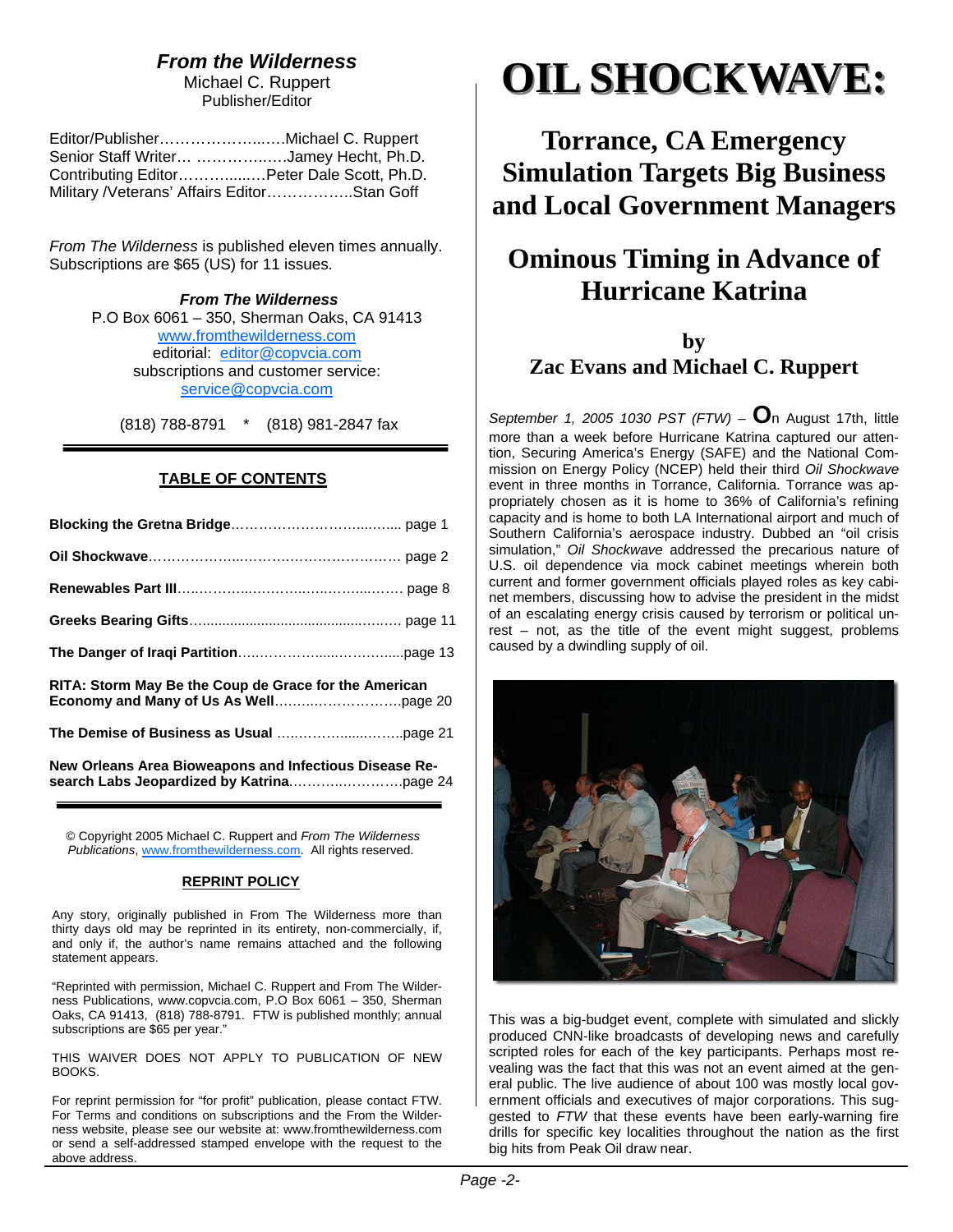

**This was not a general public audience.** 

The actors at the Torrance event included: R. James Woolsey, former Director of the Central Intelligence Agency (as National Security Advisor); Rand Beers, President of the Coalition for American Leadership & Security and former Special Assistant to the President and Senior Director for Combating Terrorism (as Secretary of Homeland Security); Robert E. Grady, Managing Partner, Carlyle Venture Partners, the first of two U.S. venture funds of the Carlyle Group (as Secretary of Treasury); Congresswoman Jane Harman of California's 36 th Congressional District (as Secretary of Defense); Mary Nichols, Director of the Institute of the Environment at UCLA and former Assistant Administrator of the Environmental Protection Agency (as Secretary of Energy); Matt Peterson, President and CEO of Global Green USA, and member of the Council on Foreign Relations (as Secretary of the Interior); Dr. Steven Spiegel, Director of the UCLA Burkle Center Mideast Regional Security Program (as Director of National Intelligence); and Pete Wilson, former governor of California (as Secretary of State).



**The Carlyle Group's Robert Grady (Treasury Secretary) looking appropriately reflective** 

Harman, who was the host of the event in her congressional district boasts some other interesting credentials. She is the ranking Democratic member of the House Permanent Select Committee on Intelligence (HPSCI) and her district is also home to 36% of all refineries in the state of California. Harman was also sitting on the dais in 1996 when *FTW* Publisher/Editor Mike Ruppert had his now-infamous confrontation with then-CIA Director John Deutch over the agency's involvement in drug smuggling into the US.



**Seated at table, clockwise from lower left: 1) Secretary of Energy Mary Nichols, Director of the Institute of the Environment at UCLA; 2) Matt Peterson, President and CEO of Global Green USA, and member of the Council on Foreign Relations; 3) Pete Wilson, former governor of California; 4) R. James Woolsey, former Director of the Central Intelligence Agency; 5) Jane Harman, Member of Congress from California's 36th Congressional District; 6) Robert E. Grady, Managing Partner of Carlyle Venture Partners (of the Carlyle Group); 7) Rand Beers, President of the Coalition for American Leadership & Security; 8) [not visible] Dr. Steven Spiegel, Director of the UCLA Burkle Center Mideast Regional Security Program.** 

The setting for the simulation began in December 2005 and ended in July 2006. During that time situations were provided to the panelists through simulated news broadcasts and notes given to them throughout by event moderators. As the simulation unfolded there were bombings of oil facilities in Saudi Arabia and Alaska; civil unrest in Nigeria; instability in Iraq; and stagnation of Russian oil production. Consequently the price of oil rose…and kept rising mercilessly, eventually breaking \$100 per barrel. The solution to the tightening economic vise-grip was simple enough, according to the panelists: Increase Supply, Reduce Demand (demand destruction was not specifically mentioned), and Develop Alternatives. While the What and Why are easy-enough to see in this context, the panelists all agreed that the How was another matter -- although the display line of Honda and Toyota hybrids in the venue's parking lot (the Torrance Civic Center), along with rows of booths manned by representatives of the renewable energy industry in the courtyard suggested otherwise.

#### **OVERLY SIMPLE SOLUTIONS, FAULTY ASSUMPTIONS, OR BOTH**

Plenty of short-term solutions were casually suggested as possible means of weathering the storm caused by any one of the problems presented during the *Oil Shockwave* brainstorm.

Since terrorism and political strife were accepted as the root causes of the imagined oil supply disruption (as opposed to Peak Oil), the message was simply this: the United States must find a way to become more self-sufficient energy-wise in order to avoid the economic rollercoaster that it's currently on due to its dependence on oil from unstable nations. It stood to reason – from the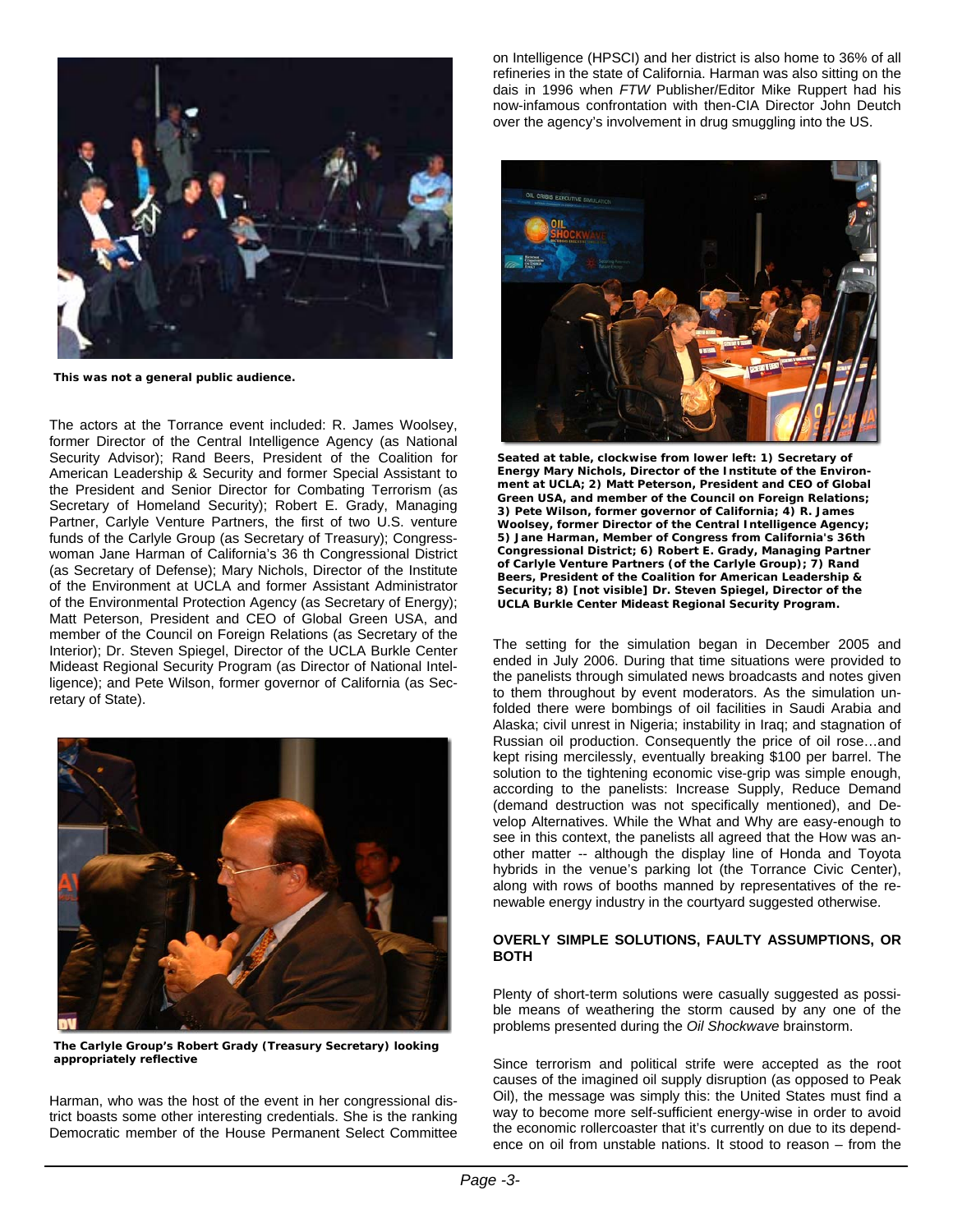panelists' perspective – that in this context a little fine-tuning of the public and corporate consciousness, and a broadening and reallocation of investment, are all that's needed.



**What's missing from this slide?** 

From *FTW's* perspective, such an approach is both futile and recklessly dangerous. For example, in response to political unrest in Nigeria the pseudo-cabinet acted as though a simple request to Saudi Arabia to increase oil production would be adequate for the time being. It was asserted that this was possible because the Saudis had already stepped up production and had given every assurance that they would be able to continue doing so. The panel left no room for the contingency that the Saudis simply could not increase production, except in case of a terrorist attack to one or more refineries — rather than a lack of reserves, or collapsing reservoirs.



**Nigeria unrest makes a bad situation worse.** 

The solution to the Nigeria crisis was three-pronged. One prong was the request to the Saudis; the other two were tapping into the Strategic Petroleum Reserve ( SPR), and the consideration of military options. In this context, the SPR (called "Spro" by the participants), although possessing as little as sixty days worth of oil for the entire country, would best be used for a rainy day such as this, and be built back up again in brighter days. Military options, too, could calm the choppy waters, stabilize affected regions quite effectively, and get oil production back on line and humming. One need only observe the current situation in Iraq to be thoroughly unconvinced of this.

The Artic National Wildlife Refuge (ANWR) was another ace up the cabinet's sleeve. Although ANWR is the only oil deposit in the United States that has not been drilled, as federal law prohibits doing so, the cabinet refused to take that option off the table, seeming to regard the Alaskan field as one of the true saviors in the game. For this to be the case, ANWR would have to hold at least 17 billion barrels (Gb), which is the most liberal estimate of actual reserves cap there. Most experts place Ultimately Recoverable Reserves in ANWR at around 3-5 billion barrels – a six month supply for the US. However, even if the wildly optimistic figure is correct, the cabinet failed to take into account the time and money needed to establish the operation necessary to extract, pump and deliver this oil – years. Therefore, ANWR is no quick fix for anything.

#### **ULTRA FUEL-EFFICIENT CARS, TRUCKS… AND TANKS?**

James Woolsey doesn't have just one hybrid car, but a few. Rep. Jane Harman drove hers to the *Oil Shockwave* event. They practice what they preach; maybe they're onto something. Woolsey uses solar panels on his house. In fact, his whole house is one big freaking solar panel; he was, after all, the Director of the CIA – whose intense focus on Peak Oil goes as far back as the 1970s (FTW has established as much through declassified documents). Coincidentally, Harman mentioned that she had just driven from her full-solar home in Venice, California. At the event, *FTW* also noted that several Coca-Cola bottling plants have already gone solar. We may be starving and freezing with Peak Oil but there will always be a Coke around.

Knowing that George Bush, Al Gore, and Dick Cheney also have complete off-grid, solar-powered rural residences we might conclude that this is a clue that they know something they aren't telling us.

Probably the most often-mentioned solution to the pickle of the *Oil Shockwave* event was the hybrid car. Cars that run on any combination of hydrogen, natural gas, and electricity, either exclusively or cooperatively with gasoline, would lower emissions and definitely decrease consumer and corporate fuel consumption. Hearing this outside of the context of real life, stated simply and confidently by the cabinet members, one could very easily leave the "board room" full of hope for the future and all our progeny present and hereafter, walk outside to the courtyard, and have a very lively conversation with any one of the representatives from Honda who are there purely to serve you.

But there's a lot they didn't tell us.

Amid all the mentions of hybrid technology, not once were the true energy economics of that technology articulated. In the context of a fuel crisis, real or imagined, as in the case of *Oil Shockwave*, a hybrid car is no panacea. It takes an average of 2500 gallons of oil to make one mid-sized hybrid car. Ore must be mined, transported, smelted and formed. Most of the body, interior, and some of the parts are all petrochemically based (i.e. plastic) – not to mention the energy expended in the actual production of the vehicle. In the city, the hybrid enjoys the highest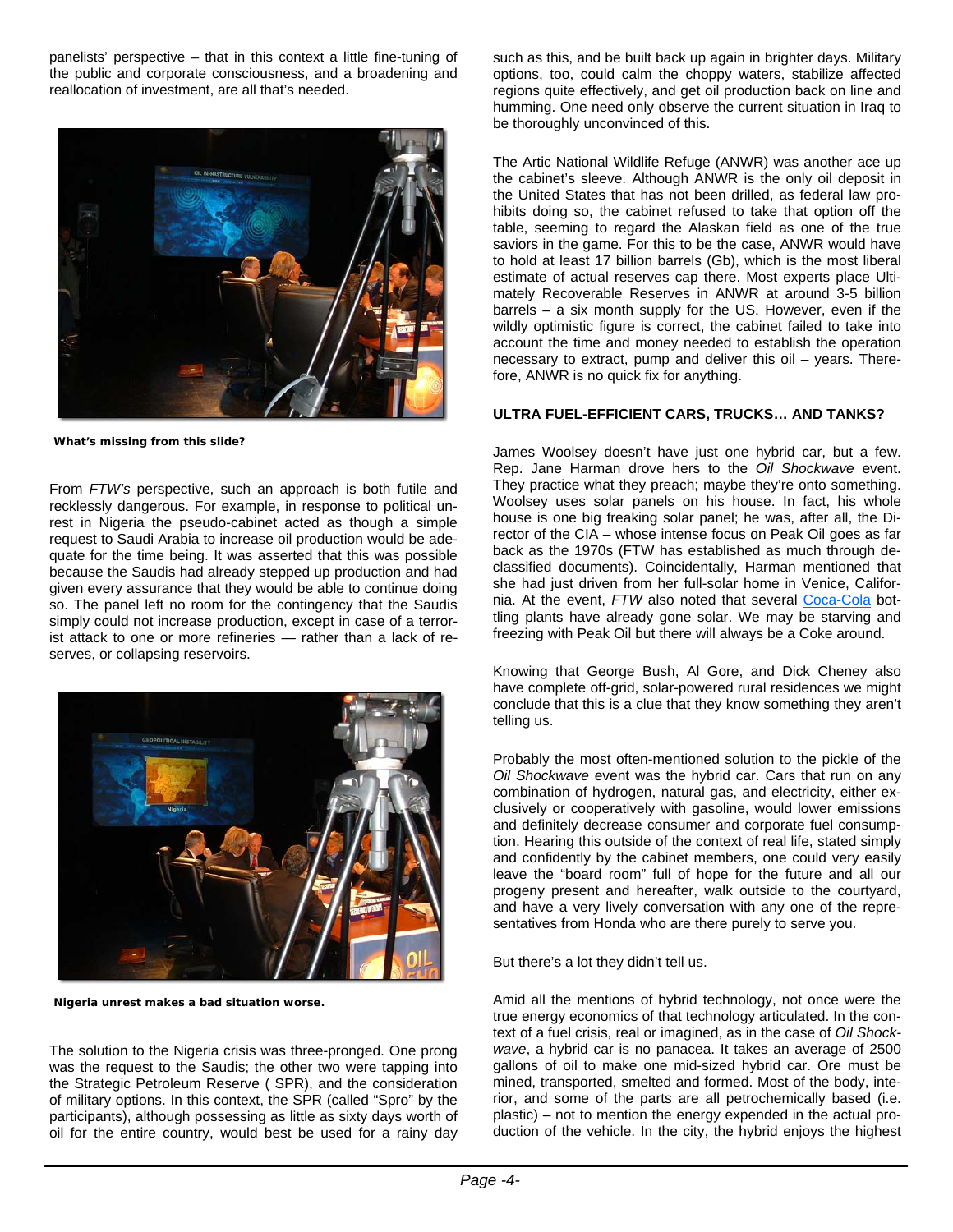fuel economy, as the constant use of the car's brakes keeps the battery charged. But on the highway, over long distances, the hybrid is the least fuel efficient because the brakes are engaged so rarely.

An interesting (and possibly quite telling) suggestion by Rep. Harman was that it would be a good idea to overhaul the entire military fleet with hybrid vehicles. We wonder how much that would cost and whether it wouldn't be a boondoggle for failing US automakers while actually increasing oil consumption.

What would happen to all the surplus vehicles? Wouldn't they be auctioned off and actually increase the number of vehicles out there as they wind up on the road?

There is not, at this time, any legislation that is proposing any such thing and there is a good reason for that. Not surprisingly, the military, particularly the Army, has been experimenting with the concept of hybrid light-armored vehicles for years. The hybrid is a very appealing prospect for the military, as the relative quiet of the propulsion system (compared to that of a dieselpowered truck, for instance) would impede detection in the field. The problem is that the battery's cells run low and have to be recharged about every hundred miles. Batteries are also sensitive, toxic and degenerative. They suffer a reduction in energy carrying capacity over time. The current opinion of the Army is that the technology is too immature. At the current rate, the Army expects to produce a workable light armored hybrid vehicle by 2012. So much for that solution.

Although open to the public and the press, it was clear where *Oil Shockwave's* advance announcements were targeted. The event was held in a small off-off-Broadway-sized theater at the Torrance Convention center, of which the maximum capacity was between 75 and 100. At least six news cameras stood at the back of the small room, each with an attendant reporter, producer, and camera man. There were print reporters and at least one news photographer.



**Lots of mainstream press but little real effort. Independent journalist Lisa Pease at far left.** 

After the event, a press conference was held amongst the hybrid cars on display, and when it came time for the Q&A no one from the mainstream press had anything to ask. Standing at the front of the press line, *FTW* Publisher Michael Ruppert raised his hand and asked the first question:

> Congressman Roscoe Bartlett of Maryland has delivered eight special-order addresses on the floor of the House about Peak Oil. I met with him in his office in Washington two months ago, after which he had a private briefing with President Bush where he took some material I had prepared. We have a report from Science Applications International Corporation, February of this year, at White House direction on the subject of Peak Oil and recently in the House Armed Services Committee, as they discussed CNOOC's suggested purchase of Unocal, the term Peak Oil was thrown about in very candid terms in an open-house hearing. Peak Oil seems to be overriding what I see here as an attempt to blame Saudi Arabia for not producing more oil when in fact there may be no more oil to produce and these shortages may be inevitable anyway. How does the panel react to that?



**The press conference begins.** 

In response to Ruppert's question Woolsey acknowledged the concept of Peak Oil with a nod to M. King Hubbert, who in the 1950's accurately predicted when the peak of oil production in the U.S. would occur. Concerning Saudi Arabia, Woolsey made reference to a recent report that concluded "that the Saudis may, in their huge fields, be at a point such that they are either approaching very soon or even have already approached such peak production, but you need to realize what that means."

Woolsey continued, "Since oil production costs are so low in Saudi Arabia, at most a few dollars a barrel, it may well be the case that a field hits its peak and production costs go up substantially, but that just means they're going up to five, six, seven, eight dollars a barrel instead of something huge. So even if the fields of the Persian Gulf and the Middle East, particularly in Saudi Arabia, are coming to peak production, this may not substantially affect the fact that Saudi Arabia and the Gulf will still be the low cost producers in the world and we're all still be more and more dependant on them as time goes on; however expensive they get to be in the near term, it's not going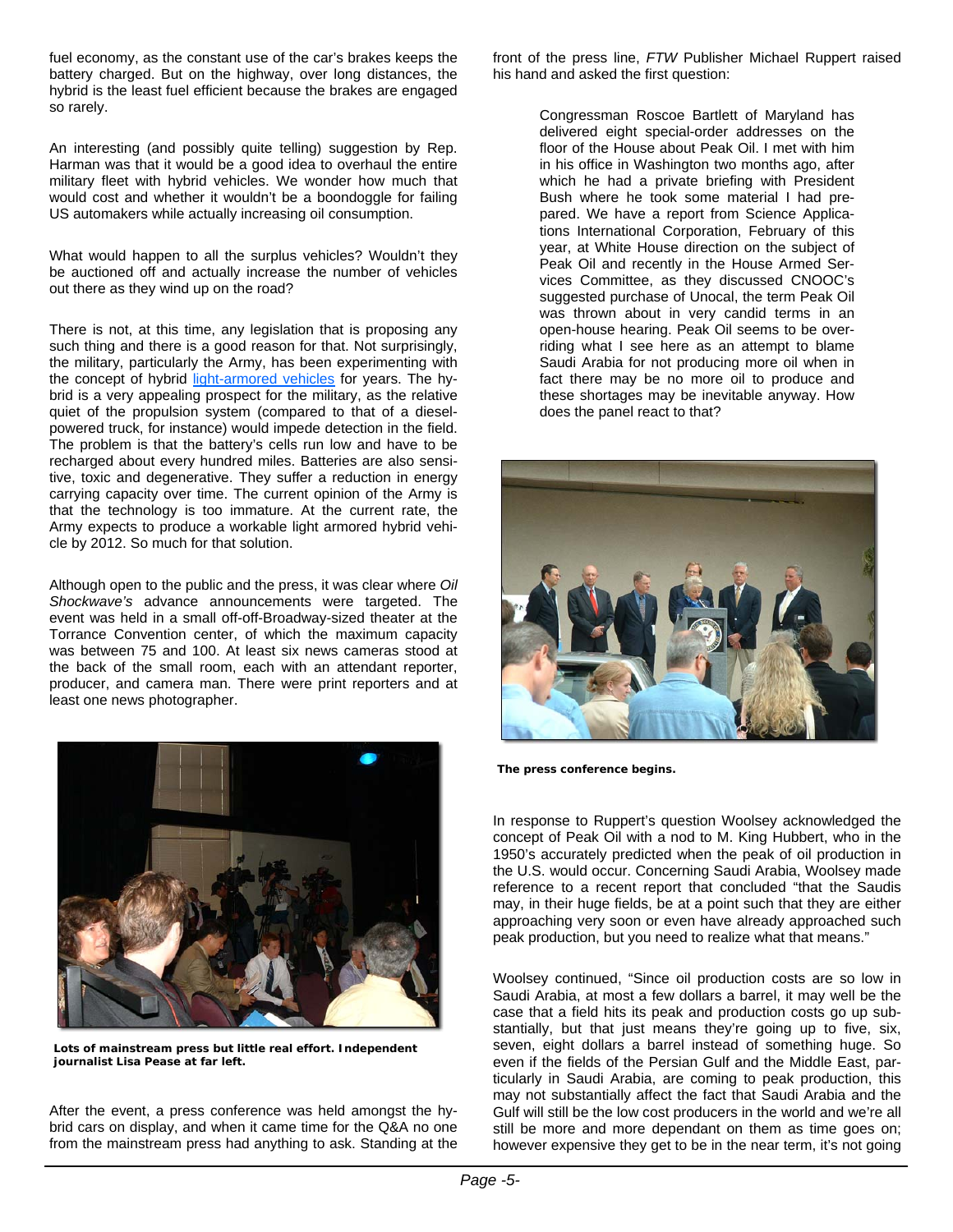to be as expensive as production in, say, Russia which is hindered by lack of pipelines, by cold weather, and the rest.



**Woolsey responds to Mike Ruppert's question.** 

"I know Congressman Bartlett, I think very highly of him, I think his concern about peak production, which I talked with him about, is well taken, **it's an important issue, but it doesn't negate any of the things we were saying in here, this morning, about what could come from an immediate crisis. We may have a chronic problem with peak production, and an acute problem with respect to near-term terrorist attacks.**"

Rep. Harman agreed: "I would just say after that it points out the importance of accurate, timely, and actionable intelligence, which hopefully we'll begin to field in larger amounts now that we have set up the Director of National Intelligence function."



**Jane Harman delivers predictable "solutions" at the end of the drill.** 

Immediately after the Press Conference all in attendance were invited to stay and inspect the cars on display and visit the booths in the courtyard. Lunch was provided.

Having just made his way off stage, Woolsey found himself face to face with Ruppert.



**Mike Ruppert meets his second DCI face-to-face.** 

After laughing uproariously as Ruppert reminded him that he was the former LAPD narcotics investigator who had confronted his predecessor, John Deutch at Locke High School, Woolsey reiterated, "I do think the world outside the Middle East is going to hit peak sometime between now and a decade from now. The Middle East – God knows! – may have already hit, or it may be a while, but whatever happens we're going to be so – in that regard – so damn dependant on them that we have to fix this problem. So whether you come at it because you're concerned about Peak Oil… or terrorism, or global warming – you end up in the same

place." ( http://www.fromthewilderness.com/mp3/Woolsey.rm)

Really, Mr. Woolsey? Do we?

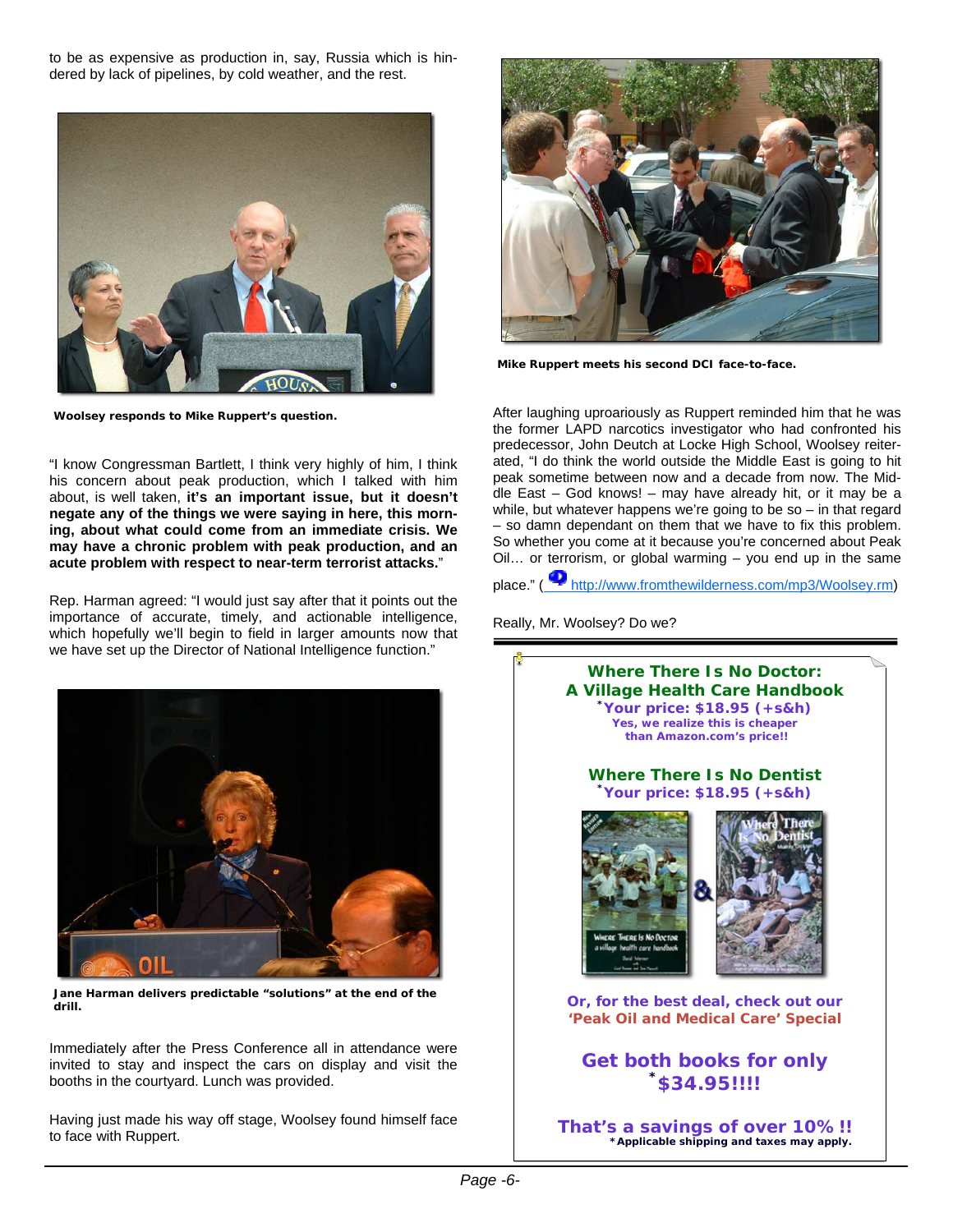#### *("Blocking the Gretna Bridge" cont'd from page 1)*

good nor bad. It just is and it is also ingrained in human behavior. What this story tells us is that we must chose to act differently if we are to survive as a species or even in a few fortunate communities. It's easy to distinguish black, brown and yellow from white. It's also a cop out (pardon the pun). What happened in Gretna is an archetypal model of what is coming for all of us and a warning; a very clear warning." Throughout, the official relief effort was callous, inept and racist... Lives were lost that did not need to be lost."

As we confront Peak Oil and Gas, and as we march headlong into a winter of devastation for the US economy from which there will likely be no recovery, all of us must force discussion of these issues now so that we can be prepared when the time comes and not linger in denial until the only option we have left is to revert to the level of the red sturgeon in panic or of the Gretna police department – also in panic.

Gretna also reinforces my stated position that local police agencies are going to become uniquely important as collapse becomes evident. Scientists like Richard Heinberg and I both see a "devolution" into feudal societies. Feudal societies were maintained by cadres of local knights and their first duties were to the people of their barony or fiefdom. This horrible tragedy took place in a region where racism is about as easy to find as a freshly shucked oyster used to be, so I am not surprised to see how it played out. I am only heartbroken.

My fear is how other, supposedly homogeneous communities will react.

How will all the "have" places react when they see the unwashed "have not" hordes approaching. At some point they will have to say we can't take any more. At some point, they will have to defend their supply or risk hastening a total ecological collapse. But the decisions about whom and how many to save must be based upon some other criteria than race. Always, wherever possible, attempts must be made to save those who can be saved. It may be ultimately necessary to decide whom to save based upon skill sets. These decisions must be made by the people themselves in each place and not by Dick Cheney, David Rockefeller, Hillary Clinton or any other elite person or persons. Ultimately each locality will be forced to make its own choices and what will decide whether they are correct or not will be solely whether the community itself survives in nature. Diversity is a key to sustainability. I pray that we can do better than Gretna and the only way that we will is if we start talking about it right now.

### **'Racist' police blocked bridge and forced evacuees back at gunpoint**

By Andrew Buncombe in Washington Published: 11 September 2005 http://news.independent.co.uk/world/americas/article311784.ece

In accordance with Title 17 U.S.C. Section 107, this material is distributed without profit to those who have expressed a prior interest in receiving the included information for research and educational purposes.

A Louisiana police chief has admitted that he ordered his officers to block a bridge over the Mississippi river and force escaping evacuees back into the chaos and danger of New Orleans. Witnesses said the officers fired their guns above the heads of the terrified people to drive them back and "protect" their own suburbs.

Two paramedics who were attending a conference in the city and then stayed to help those affected by the hurricane, said the officers told them they did not want their community "becoming another New Orleans".

The desperate evacuees were forced to trudge back into the city they had just left. "It was a real eye-opener," Larry Bradshaw, 49, a paramedic from San Francisco, told The Independent on Sunday. "I believe it was racism. It was callousness, it was cruelty."

Mr. Bradshaw said the police blocked off the road on the Thursday and Friday after Hurricane Katrina struck on Monday 29 August. He and his wife Lorrie Slonsky, also a paramedic, had sheltered with others in the Hotel Monteleone in the French Quarter.

When food and water ran out they were forced to head for the city's convention centre, but on the way they heard reports of the chaos and violence that was taking place there and inside the Superdome where thousands of people were forced together without running water, toilets, electricity or air conditioning. So Mr Bradshaw spoke with a senior New Orleans police officer who instructed them to cross the Crescent City Connection bridge to Jefferson Parish, where he promised they would find buses waiting to evacuate them.

They were in the middle of a group of up to 800 people - overwhelmingly black - walking across the bridge when they heard shots and saw people running. "We had been hearing shooting for days. What was different about this was that it was close by," he said.

Making their way towards the crest of the bridge they saw a chain of armed police officers blocking the route. When they asked about the buses they were told their was no such arrangement and that the route was being blocked to avoid their parish becoming "another New Orleans". They identified the police as officers from the city of Gretna.

The following day Mr. Bradshaw said they tried again to cross and directly witnessed police shooting over the heads of a middle-aged white couple who were also turned back. Eventually, late on Friday evening, the couple succeeded in crossing the bridge with the intervention of a contact in the local fire department.

Arthur Lawson, chief of the Gretna police department, said he had not yet questioned his officers as to whether they fired their guns.

He confirmed that his officers, along with those from Jefferson Parish and the Crescent City Connection police force, sealed the bridge and refused to let people pass. This was despite the fact that local media were informing people that the bridge was one of the few safe evacuation routes from the city.

Gretna is a predominantly white suburban town of around 18,000 inhabitants. In the aftermath of Katrina, three quarters of the inhabitants still had electricity and running water. But, Chief Lawson told UPI news agency: "There was no food, water or shelter in Gretna City. We did not have the wherewithal to deal with these people. If we had opened the bridge our city would have looked like New Orleans does now - looted, burned and pillaged."

Mr Bradshaw and his wife were evacuated to Texas and have since returned to California. They condemned the authorities, adding: "This official treatment was in sharp contrast to the warm, heartfelt reception given to us by ordinary Texans.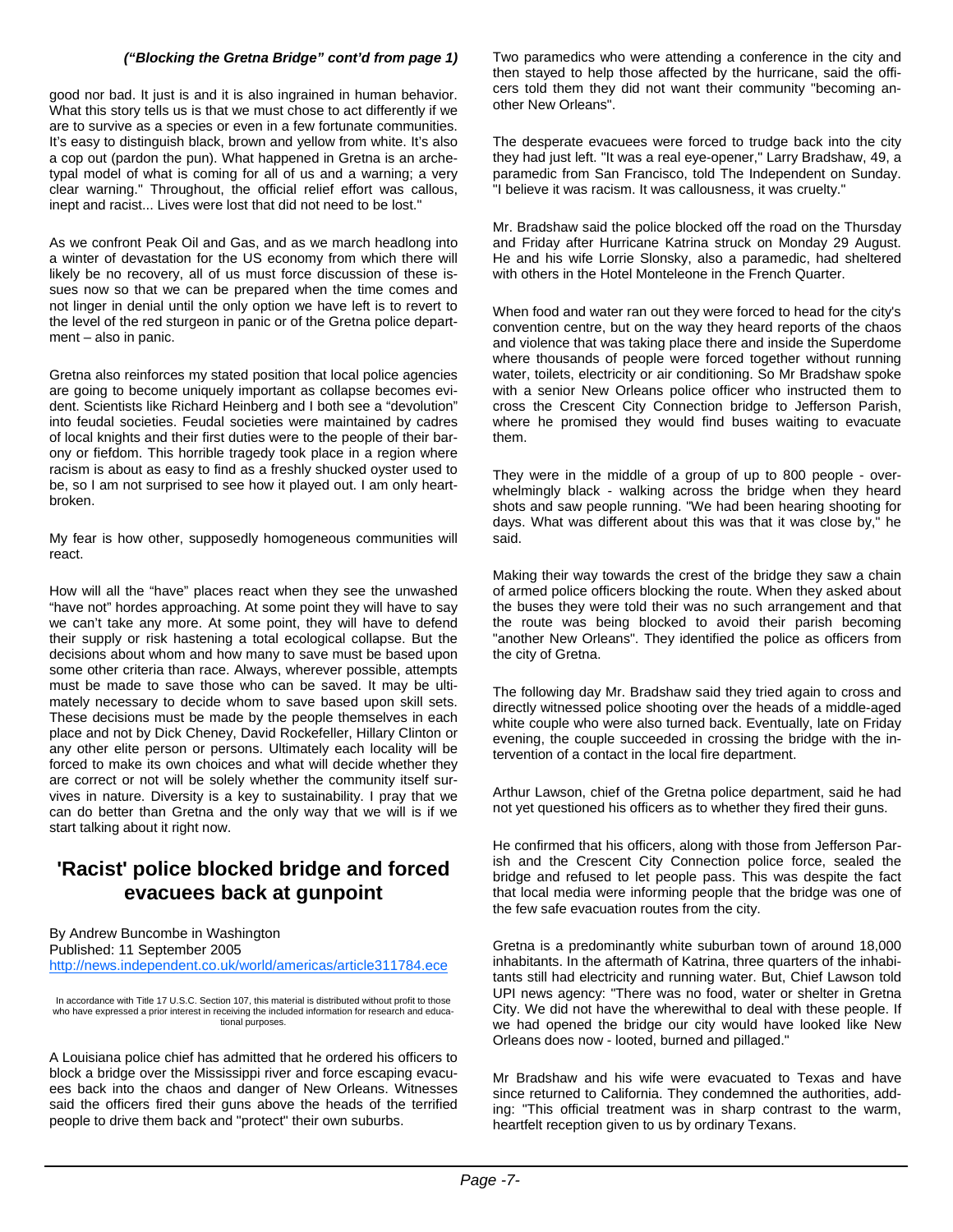*[Mike Kane enters the heart of the establishment and finds big investors, CIA men, and the descendents of presidents discussing renewable energy. Where will it lead? – FTW]*



## **PART 3**

## **Renewable Energy Finance Forum – Wall Street**

## **By Michael Kane**

"Global oil production will peak within the next decade, maybe sooner."

**Steve Westly, Controller of California**

*'Global oil production will likely peak by 2010.'*  **Michael Eckhart, ACORE President, Former Principal of Booz, Allen & Hamilton**

*September 6, 2005 0730 PST (FTW)*: **T**he Second Renewable Energy Finance Forum (REFF – Wall St.) held on June 23, 2005, opened with California's Controller, Steve Westly, telling the renewable energy industry to invest in China, followed by ACORE President Michael Eckhart's power-point presentation where the opening slide presented global oil production peaking in 2010. The event was sponsored by Euromoney Energy Events (EEE) and the American Council On Renewable Energy (ACORE).

Investors and financiers asked themselves the questions that hang over the threshold of renewable energy: How can we make this work with minimal risk? How much equity do we want in a wind project? How much credit are we willing to supply to a solar initiative? How do we make this profitable? How do we make lemonade out of lemons?

This reporter asked Michael Eckhart if – in the context of Peak Oil – there was enough time to build a renewable infrastructure to sustain economic growth. The **Hirsch Report** seems to say that such an effort needed to begin 30 years ago to be successful.

"We'll never know what the economic growth would've been if we weren't facing this problem," said Eckhart at an REFF press conference in the Waldorf Astoria, NYC. "We'll know what economic growth we can have; it's what we will have."

#### *Que sera, sera.*

It seemed Eckhart was throwing his hands up and saying, "Time will tell." This may be the only logical response outside of "*No!*," which Eckhart could never say in his position as ACORE president. He followed this by saying he believes we are already being severely economically constrained.

With the Bush administration doing little to nothing to assist renewable energy development, it has been left up to the states to set high renewable portfolio standards (RPS) and lead the way in constructing renewable energy infrastructure. How successful those endeavors will be ultimately is the trillion-dollar-question. Eckhart went on to say biofuels would be needed to transition into a hydrogen economy.

"How can we get to a hydrogen based transportation system, and is that real?" asked Eckhart.

It was refreshing to hear a leader in the field of renewable energy question the feasibility of a hydrogen-based economy. We have yet to see any significant indication that hydrogen fuel cells will be capable of successfully moving the transportation sector away from fossil fuels.

Can biofuels bridge the gap Eckhart *hopes* we will have?

Day Two of the conference opened with New York Governor (and possible 2008 Republican Presidential candidate) George Pataki announcing \$4 million in state funds for what will be the largest biofuels facility in the Northeast – now a defunct beer brewery north of Syracuse.1

#### **China**

It was somewhat odd to hear the Controller of California tell the renewable energy industry and Wall Street to invest in China. But after Steve Westly met with Chinese heads of state, he says, he was convinced they are committed to seeing renewable energy grow in their country.

China is well aware that despite their growing thirst for oil, hydrocarbons are a finite energy resource. In June of 2004, at the International Conference for Renewable Energy (*Renewables 2004)*, China pledged to raise its renewable generating capacity to 60,000 MW, representing 10% of its total capacity, by 2010.2 This is equivalent to 60 giant power plants. In June of this year the World Bank – headed by its newly appointed president, former Deputy Secretary of Defense Paul Wolfowitz – awarded China over \$87 million to invest in renewable energy infrastructure.<sup>3</sup>

Why isn't there \$87 million in the Republican energy bill for renewable infrastructure in America?

#### **Wind: European or American Style?**

Everyone seems to agree that wind energy is an economic winner. But how far can wind go? The answer to that depends on who you ask.

The wind finance panel at REFF - Wall St. was high profile. It included Randall Swisher, president of the American Wind Energy Association (AWEA); Jim Murphy, Senior Vice President and CFO of Invenergy; and Sylvain Santamarta of Shell Renewables. There were two lawyers on the panel as well; Edward D. Einowski, partner in Stoel Rives LLP, and Michael Garland, partner in Babcock & Brown LP.

Jim Murphy said he had been up all night. His presentation was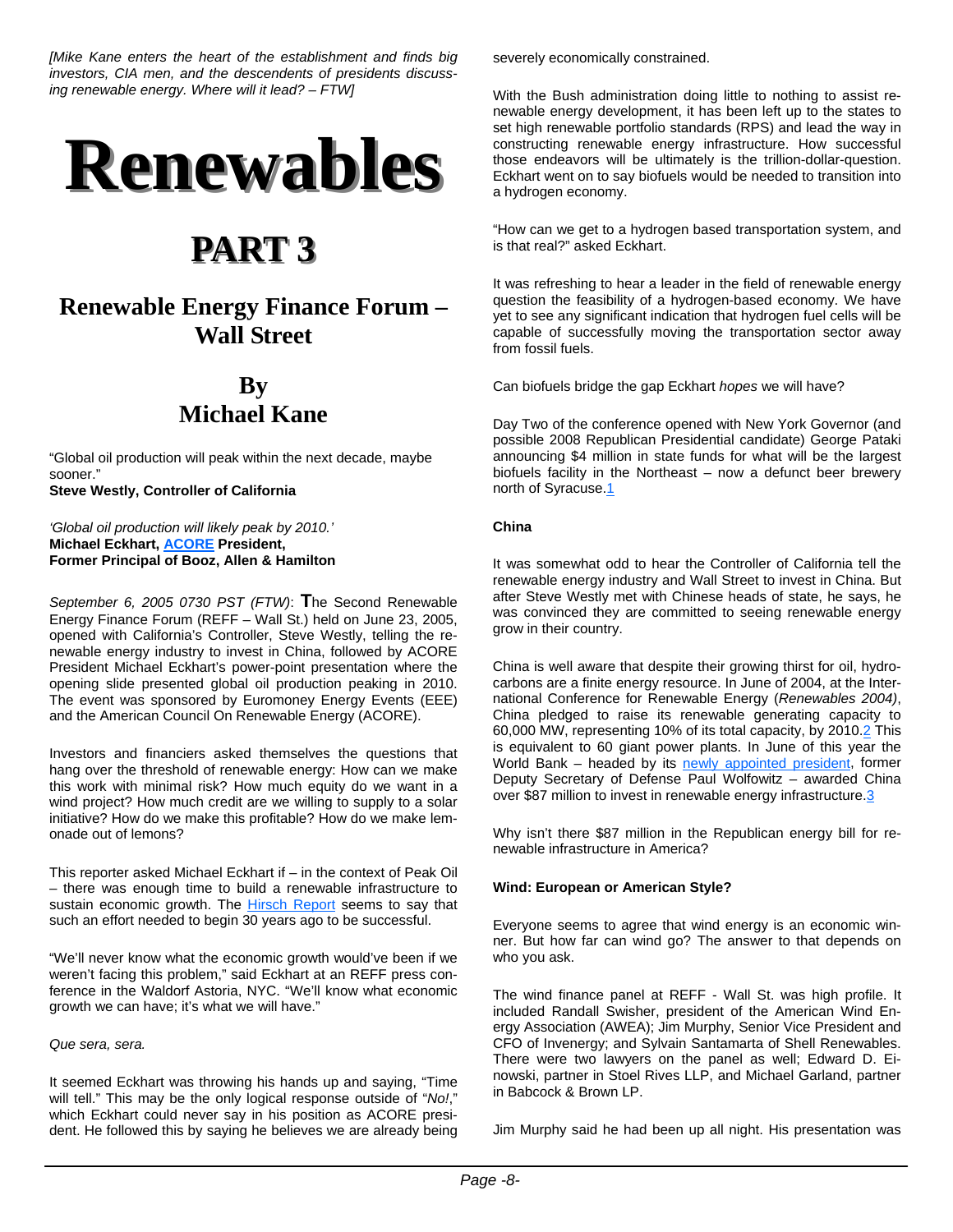focused specifically on one deal that Invenergy closed right before he took to the podium. The ink barely had time to dry as Murphy spoke to a sizeable percent of the 600 people in attendance that day. A number of companies used REFF to make PR announcements.

Sylvain Santamarta stated that Shell will continue to invest in renewables – especially wind – since they view them as a valid and valuable supplement to hydrocarbons. As stated in Part 1 of this series, supplementing over-consumption is the primary focus of the major players in the renewable energy industry.

Randall Swisher spoke to how far wind energy has come despite the lack of significant policy support from Washington. But how far can it go?

That was *FTW's* question.

*Wind Report 2004*, published by the German power corporation E.ON Netz,4 shows that there are physical limitations to the contribution wind energy can make to a centralized grid. The primary concern published in the German report is that wind energy's intermittency currently requires 60% to 80% of traditional energy generating capacity on stand-by in case the wind forecast is wrong. In that context, how much wind energy can be utilized on America's grid?

Edward Einowski responded first by saying we can harness "much, much, much more wind energy than we are currently." He added that forecasting methods are significantly more reliable than people realize. That contradicts *Wind Report 2004* which states that forecasting methods are improving yet remain limited.

The bottom line in Einowski's response was that we won't have to deal with such issues for many years because we currently utilize a mere fraction of wind's potential energy in America. Randall Swisher claimed that Germany's numbers for wind energy generation to date were driven by financial issues – specifically the country's resistance to a feed-in tariff. But Swisher then admitted he was not familiar with the E.ON Netz report. 5

The major issue in wind infrastructure is intermittency — the dependence upon a consistent flow of adequate wind into the turbines, and the back-up measures designed to compensate in periods when that flow is inadequate. Swisher stated that the handling of intermittency depended upon the size of the utility buying the wind energy. The bigger the utility, he said, the less of an effect wind intermittency has on grid reliability. Until penetration reaches 20% (that is, until 20% of the energy provided to the utility comes from wind), he said, intermittency causes few problems.

But Swisher then quoted a study done in Minnesota claiming that 1500 MW of wind energy (spanning hundreds of square miles), would require only 6 MW non-wind backup capacity.<sup>6</sup> The study is based on a hypothetical situation of future, not current, wind energy capacity. A quick review shows that it raises many of the same difficulties mentioned in the E.ON Netz report, but the wording seems less direct than that of the Germans. The Minnesota report explicitly states that transmission issues were not addressed, and that improved forecasting methods are needed. These issues were neglected due to the study's "aggressive schedule for completion."

in the audience and seconded *FTW's* concerns (unfortunately, this reporter was unable to follow-up with this man afterwards). He stated that in Europe the numbers they are being told regarding wind are far different from what the Americans are saying. The panel responded that every utility is different, and that America is very big, and therefore, much different from any individual European nation.

Now, when you ask the Europeans about the limits of wind energy, you tend to get sober answers based on real-world data obtained from wind-farms currently producing a significant amount of European electricity. Their American counterparts seem far more interested in just getting windmills installed than focusing on the complexities of transmitting large amounts of intermittent wind energy to the grid. In the near term *FTW* will be comparing the European data with American figures for a clearer picture of just how much electricity generation wind can ultimately provide.

#### **Cape Wind**

Theodore Roosevelt IV, the great grandson of the 26 th President of the United States, Teddy Roosevelt, is a Managing Director of Lehman Brothers and Chair of the Pew Center on Global Climate Change. Cape Wind has chosen Lehman Brothers to provide them with financial advisory services on what will be America's first offshore wind farm in Cape Cod, Massachusetts.

During lunch at REFF, Roosevelt spoke about the Cape Wind project. Instead of speaking to the financing of Cape Wind, which he said is best done "quietly and soberly," he spoke to the massive political (NIMBY) opposition Cape Wind is receiving.7

Roosevelt lives on Martha's Vineyard, is a registered Republican, and says both the Republican energy bill and so-called "liberal environmentalists" in Massachusetts who oppose Cape Wind leave him dumbfounded. He praised the CEO of Cape Wind, Jim Gordon, for not losing his cool with the opposition. By treating their concerns with the utmost respect, Roosevelt says, Gordon is on the path to making the Cape Wind project a success.

During his speech, Roosevelt made the following comment that should resonate profoundly with anyone familiar with Peak Oil or global climate change:

"I think that we can expect opposition to always be with us just by virtue of today's society, where our citizens feel they can have it all without paying a price for that."

Situated on Martha's Vineyard, Roosevelt's home will certainly be receiving electric power from the completed Cape Wind project.

Senator Ted Kennedy (D-MA) is opposing the Cape Wind project making veiled-NIMBY claims about Cape Cod's tourist industry. But according to one lunchtime conversation overheard by this reporter at REFF, the Senator's opposition may be related to natural gas pipeline interests held by the Kennedy family that might face competition from Cape Wind. This is especially true now that, according to ACORE Director Michael Ware, wind is competitive with gas-fired electricity.

#### **Industry Buzz**

Immediately following the panel's response, a European stood up

The loudest issue in the power industry today is climate change.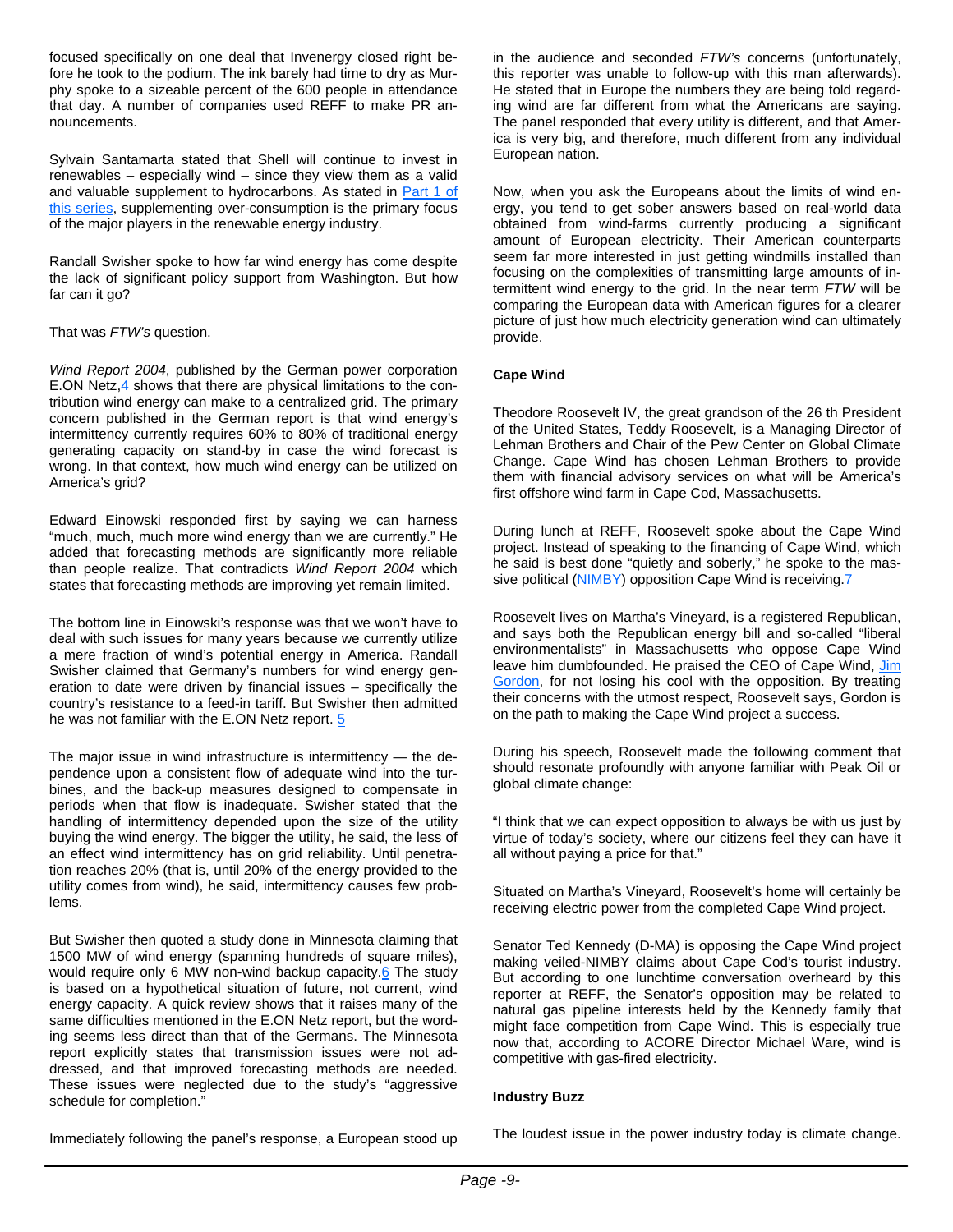It seems no one in the finance community denies it any longer. In fact, there are now 500 hedge funds set to invest in the trade of carbon emissions. Since Russia's recent embrace of the Kyoto Protocol, global warming has become a reality in the international finance community despite the Bush administration's sophomoric cronyism and denial.

There were also investors at REFF who could care less about climate change, the environment, or science in general, and weren't even energy investors; they merely viewed 2005 as the year to invest in renewables for purely economic reasons.

One Wall St. investor says he is closely watching Distributed Energy Systems Corporation. This company is supplying energy generation to be distributed where it is actually used. Their stock has rapidly risen from \$1 to \$5 with almost no earnings, and is now trading over \$6. They are using partnerships to provide office spaces equipped with distributed energy systems, some with combined heat and power generation. That will be quite valuable when blackouts become more frequent.

Distributed Energy Systems Corp generally relies on hydrogen fuel cell technology, but in the context of energy shortages and blackouts, even low efficiency energy storage methods may be valuable to those who can afford them. Some are now wondering if renewable energy stocks are forming a Wall Street bubble as Tech and Internet stocks did in the 1990's. Energy is on everyone's mind, and rightfully so.

Whatever the energy future of the U.S., it will not be a centralized national power grid. This is the point made by John C. Pennie, president of Land's End Corporation, with his communication of support for *FTW's* position on renewables as stated in Part 1 of this series.

The EIA recently stated that the grid loses 60% of the energy it transmits. A quick Internet search reveals that the efficiency of our current centralized power structure is 33%.8 So 77% of the energy produced is lost. Now there are distributed energy systems that achieve efficiencies of 65% to 90% with combined heat and power generation (CHP). Just think of all the heat energy lost as steam from a nuclear power plant producing electricity. In the science of electrical power, centralization is the very opposite of efficiency.

"The problem is the grid." That's what some were saying at REFF – Wall Street.

But others were calling for a "national grid" for "national security" purposes. Michael Eckhart was one of the voices supporting such a massive project. Previously, Eckhart was a Principal of Booz, Allen & Hamilton Inc., where former CIA Director James Woolsey is a Vice President. Woolsey sits on ACORE's advisory board, where Eckhart is the President. Whom will a national grid benefit?

As the price of centralized energy inevitably increases, a national grid will certainly not benefit the working class or the poor. This sounds like a bulky, expensive, and wasteful project to implement given the oil and natural gas crunch that is soon to be upon us.

#### **Risks**

Jerome Peters, Senior Vice President of Hudson Bank, gave a presentation at REFF – Wall Street on how he assesses the risks involved in financing renewable energy projects. He provided what was perhaps the most memorable quotation of the forum:

"Renewable Energy projects have as much environmental risk as traditional energy projects, if not more."

This is crucial. No one should hope that renewable energy infrastructure will be installed to replace the equivalent of what we consume in hydrocarbons. It can't be done, for reasons that include (but transcend) both Peak Oil and climate change: the ecological footprint of such a project – even without climate change – would be so large as to disrupt food production. And even on a more moderate scale, Peters said, biomass projects involve even more risk than other renewable energy projects.

Clearly, wind will be part of the way forward. But survival will ultimately depend upon powerdown.

1 "Brewing a New Biofuels Market for the Northeast," *RenewableEnergyAccess.com, July 27, 2005:*http://renewableenergyaccess.com/rea/news/story? id=33833

2 *Renewables 2004 concludes successfully in Bonn* http://www.worldwatch.org/ features/renewables/bonn/part3/

However the *New York Times* recently reported that China anticipates 10% of its total energy capacity will come from renewable energy by 2020, not 2010, though they plan on surpassing that goal.

"In Search of a New Energy Source, China Rides the Wind," by Howard W. French, *New York Times,* July 26, 2005 http://www.nytimes.com/2005/07/26/international/ asia/26turbine.html?ex=1280030400&en =25bd397afb927647&ei=5090&partner=rssuserland&emc=rss

3 "World Bank Helps China Scale Up Renewable Energy,"

http://www.worldbank.org.cn/English/Content/674u63371351.shtml

4 E.ON is one of the world's largest independent energy producers based in Germany.

#### http://www.eon.com/en/422.jsp

E.ON-Netz is the company's wind division in Germany. They are also a transmission grid operator. Germany is further along in wind energy production and transmission than any nation in the world. All of these factors make's E.ON's numbers among the best in the world when asking *how far wind can actually go.*

"Wind 2004" can be ordered here: http://www.eon-netz.com/ frameset\_reloader\_homepage.phtml?top=Ressources/ frame\_head\_eng.jsp&bottom= frameset\_english/energy\_eng/ene\_windenergy\_eng/ene\_windenergy\_eng.jsp

5 Feed-in tariff is defined at the following link: http://glossary.eea.eu.int/ EEAGlossary/F/feed-in\_tariff

Randall Swisher's comment that the numbers produced by E.ON Netz on wind are related to tariffs (pricing schemes) does not seem to be correct. The essence of E.ON's report – which Swisher admits he is unfamiliar with – deals with the production and transmission of wind energy, not its financing. The percentages E.ON came up with for "shadow stations" needed on stand-by capacity were based upon Germany's grid reliability, not tariff methodology. Certain tariff schemes make it easier for wind to compete with traditional energy sources, but that is a different topic from grid reliability.

6 Xcel Energy and the Minnesota Department of Commerce. Wind Integration Study – Final Report http://www.state.mn.us/mn/externalDocs/Commerce Wind\_Integration\_Study\_092804022437\_WindIntegrationStudyFinal.pdf

7 Read Theodore Roosevelt IV's entire speech at the following link: http:// www.capecodtoday.com/modules.php? op=modload&name=News&file=article&sid=0186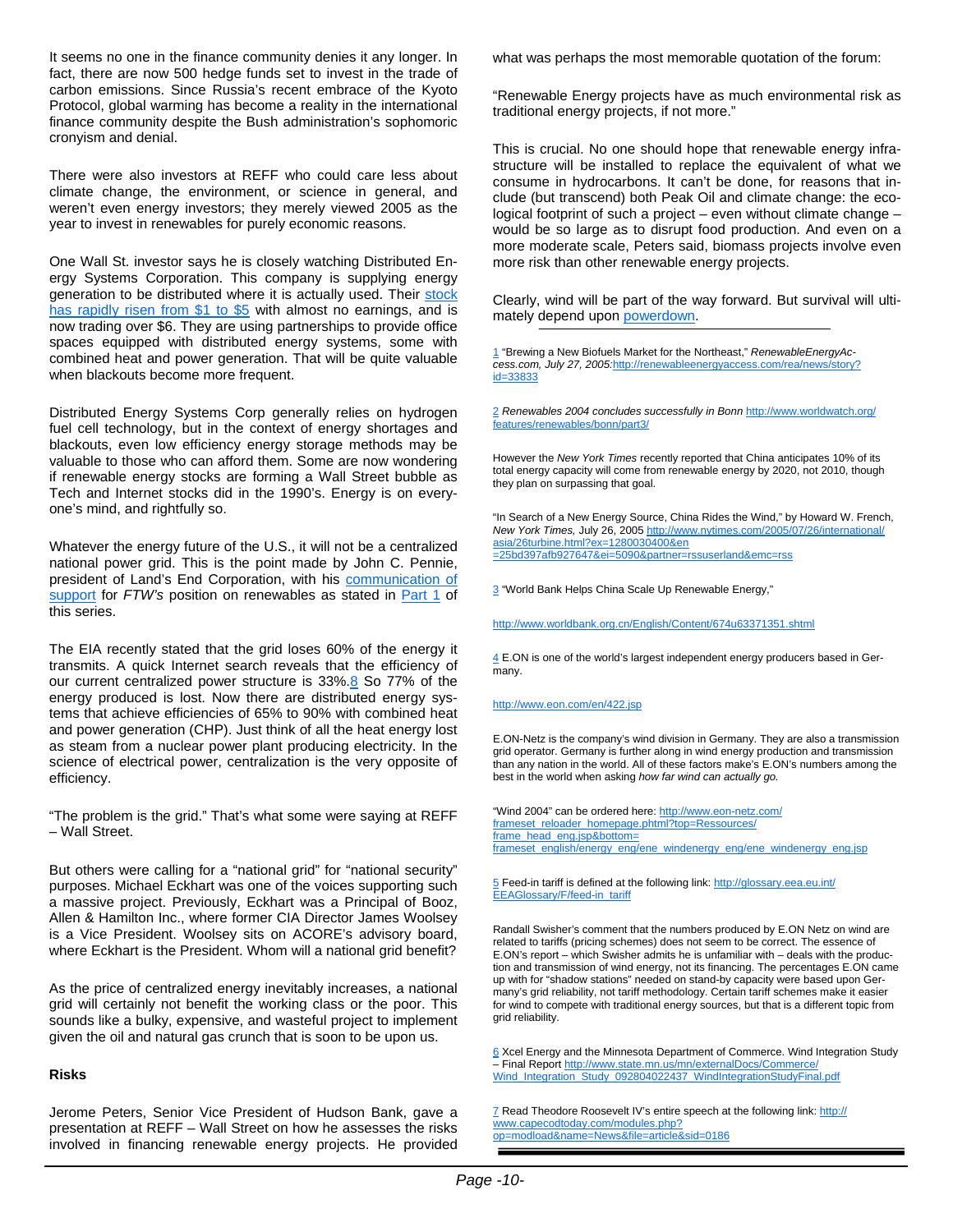## **GREEKS BEARING GIFTS**

## **Paul Krugman at the** *New York Times* **and Clinton FEMA Director James Lee Witt Leading America Into the Next Slaughter**

### **By Michael C. Ruppert**

*September 6, 2005 1100 PST (FTW)* – **F**ollowing is a story by Paul Krugman of the *New York Times* which basically lays the blame for all these "failures" (how sick we are of hearing that word after 9/11) at the feet of Bush funding cuts at the Federal Emergency Management Administration (FEMA) since 2001. If you have been watching TV at all – who hasn't? – you have also seen former Clinton FEMA Director, James Lee Witt emerging as a knight in white armor saying basically the same thing. Yes, it's true that under the Clinton administration many of these challenges were better addressed and planned for. But that was before Peak Oil and climate collapse.

Can you hear Hillary and Bill chuckling? The Clinton administration also helped create the greater canvas on which these new brush strokes are being placed. Have you forgotten that Bill Clinton and Bush I are great buddies, traveling the world together? George Herbert Walker Bush just loves Bill Clinton. Why is that?

Beware America. Beware.

If we're to follow the current media line, the litany of errors and deliberate, callous decision making which has cost so many lives with Katrina is to be blamed solely upon the White House. It is now a virtual certainty that a Democrat will be placed there in 2008 (I did not say elected and will not until we have verifiable paper ballots returned to us). What we now see emerging clearly is that the Democrats will make it a major plank in their platform that FEMA's budget will be enormously expanded, along with its authority to act independently in a "crisis." The poor, dispossessed and fearful will likely cheer for and demand these steps without having the slightest clue what they are asking for. Already I have heard Jesse Jackson pointing at FEMA and calling for hearings. The Democrats have found their sheet music.

Intelligent critics from both left and right have for years painstakingly documented FEMA's paramount leadership role in Continuity of Government (COG) operations and planning. Better described, COG is what will happen if Congress is nuked, if a major catastrophe makes "normal" government operations impossible, or if there is major civil unrest (or total economic collapse). Much of FEMA's infrastructure is really dedicated to this task and not to disaster relief. The COG function and authority has been greatly expanded since 9/11. At *FTW* we have written about FEMA many times and discussed it at length in my book *Crossing The Rubicon: The Decline of the American Empire at the End of the Age of Oil*.

There is no shortage of verifiable government records confirming all this including about two score Executive Orders, The Patriot Act, The Homeland Security Bill, and a couple of pieces of legislation having to do with biological warfare enacted in the post-9/11 climate. COG work was initially begun way back in the late 1970s, and involved early input from the likes of Iran-Contra criminal Oliver North. That's where FEMA actually came from.

If this thinking is not curtailed, then as the economic collapse of the United States becomes ever harder to conceal, FEMA will have been given a green light to impose the most draconian and heartless of measures in our country. FEMA will have the ability to divide the US up into ten autonomous regions, independently governed. Denver will be key to that decentralization and I note with irony that the CIA recently announced it was moving its National Resources (formerly Domestic Operations) Division to Denver (W*ashington Post*, May 5, 2005) . FEMA will have the authority to confiscate any private property, food, medicine, personal vehicles, water supplies and even to impress citizens into forced labor and relocation as needed. FEMA will be able to override all local governments in a declared national emergency, quarantine neighborhoods and compel people to receive untested (for efficacy) vaccinations of drugs which may be dangerous (remember the smallpox vaccines?) and which will only enrich the pharmaceutical companies. FEMA will have the authority to confiscate firearms and gold held by private individuals. The government records proving what I say here are available in abundance and have been widely circulated over the internet for years. The little that remains of our Bill of Rights will simply cease to exist with a Code Red terror alert or another Katrina. And global warming makes another Katrina somewhere inevitable.

In short, what is being set up here is a massive, misguided and stupid effort to take convenient retribution for Katrina in a way that only ensures the more rapid demise of this once great nation. Do not put the blame on FEMA or believe that giving FEMA more money and power will solve anything. Too many of the bad decisions which cost lives in New Orleans, Mississippi, and Alabama were made at the White House, probably by Dick Cheney who has yet to make a public appearance. Condi's been too busy shopping for \$7,000 shoes in New York to do anything.

The poor, distressed, homeless people out there, the ones who have lost families, all physical belongings and, in some cases, their sanity, are vulnerable and exploitable and they will continue to be so for years. We cannot afford to let them – and all of us – be sold out one more time in Katrina's wake. American collapse will be evident soon enough. Simply throwing money and power at FEMA, without at the same time addressing the corruption, depravity and outright evil that has become official Washington is probably more dangerous than Katrina was and I sure hope we don't have to find that out.

## **A Can't-Do Government**

By Paul Krugman New York Times September 2, 2005 http://www.nytimes.com/2005/09/02/opinion/02krugman.html? ei=5090&en=3bad12fcbf7ee0ae&ex=1283313600&partner=rssus erland&emc=rss&pagewanted=print

In accordance with Title 17 U.S.C. Section 107, this material is distributed without profit to those who have expressed a prior interest in receiving the included information for research and educational purposes.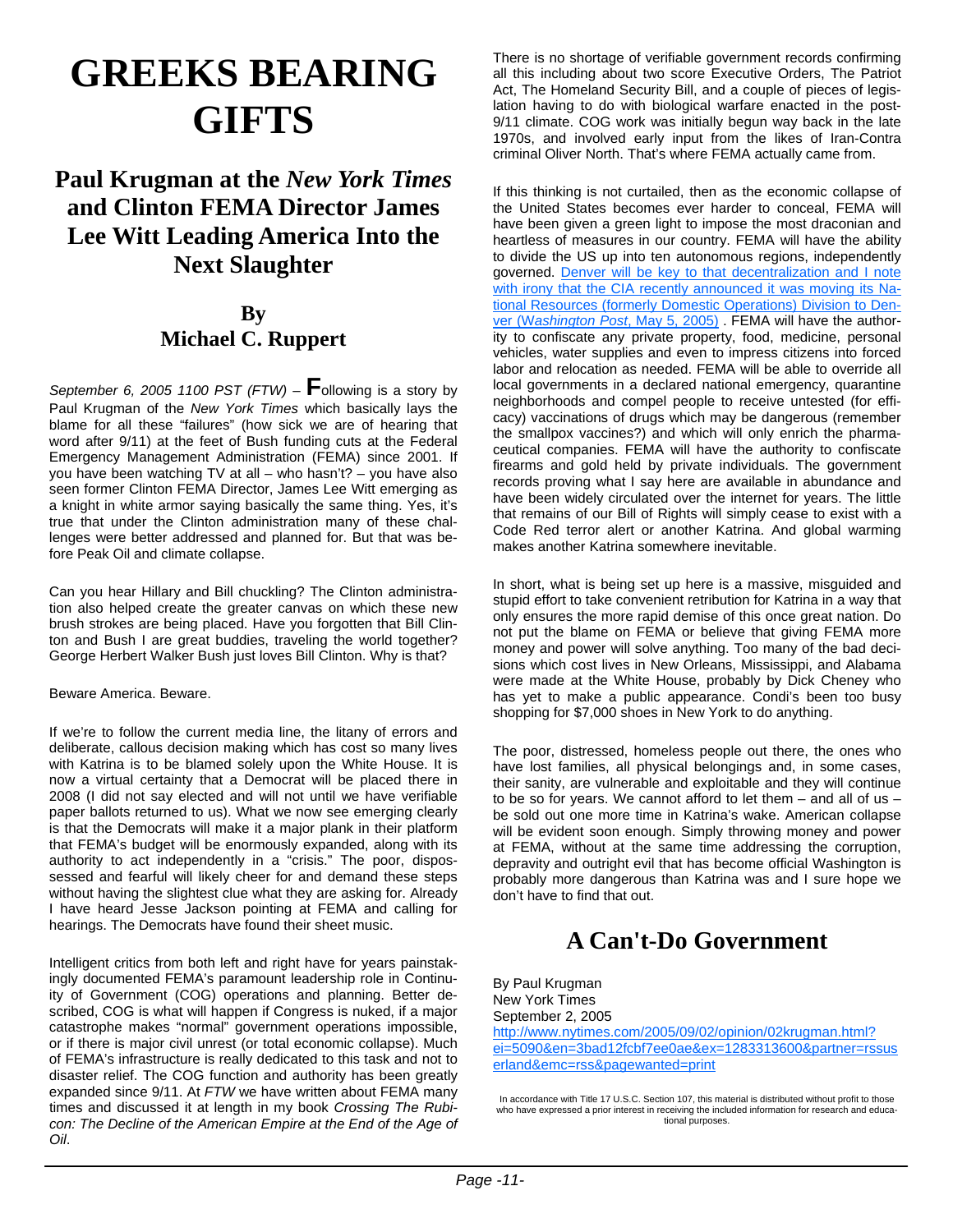Before 9/11 the Federal Emergency Management Agency listed the three most likely catastrophic disasters facing America: a terrorist attack on New York, a major earthquake in San Francisco and a hurricane strike on New Orleans. "The New Orleans hurricane scenario," The Houston Chronicle wrote in December 2001, "may be the deadliest of all." It described a potential catastrophe very much like the one now happening.

So why were New Orleans and the nation so unprepared? After 9/11, hard questions were deferred in the name of national unity, then buried under a thick coat of whitewash. This time, we need accountability.

First question: Why have aid and security taken so long to arrive? Katrina hit five days ago - and it was already clear by last Friday that Katrina could do immense damage along the Gulf Coast. Yet the response you'd expect from an advanced country never happened. Thousands of Americans are dead or dying, not because they refused to evacuate, but because they were too poor or too sick to get out without help - and help wasn't provided. Many have yet to receive any help at all.

There will and should be many questions about the response of state and local governments; in particular, couldn't they have done more to help the poor and sick escape? But the evidence points, above all, to a stunning lack of both preparation and urgency in the federal government's response.

Even military resources in the right place weren't ordered into action. "On Wednesday," said an editorial in The Sun Herald in Biloxi, Miss., "reporters listening to horrific stories of death and survival at the Biloxi Junior High School shelter looked north across Irish Hill Road and saw Air Force personnel playing basketball and performing calisthenics. Playing basketball and performing calisthenics!"

Maybe administration officials believed that the local National Guard could keep order and deliver relief. But many members of the National Guard and much of its equipment - including highwater vehicles - are in Iraq. "The National Guard needs that equipment back home to support the homeland security mission," a Louisiana Guard officer told reporters several weeks ago.

Second question: Why wasn't more preventive action taken? After 2003 the Army Corps of Engineers sharply slowed its floodcontrol work, including work on sinking levees. "The corps," an Editor and Publisher article says, citing a series of articles in The Times-Picayune in New Orleans, "never tried to hide the fact that the spending pressures of the war in Iraq, as well as homeland security - coming at the same time as federal tax cuts - was the reason for the strain."

In 2002 the corps' chief resigned, reportedly under threat of being fired, after he criticized the administration's proposed cuts in the corps' budget, including flood-control spending.

Third question: Did the Bush administration destroy FEMA's effectiveness? The administration has, by all accounts, treated the emergency management agency like an unwanted stepchild, leading to a mass exodus of experienced professionals.

Last year James Lee Witt, who won bipartisan praise for his leadership of the agency during the Clinton years, said at a Congressional hearing: "I am extremely concerned that the ability of our nation to prepare for and respond to disasters has been sharply eroded. I hear from emergency managers, local and state leaders, and first responders nearly every day that the FEMA they knew and worked well with has now disappeared."

I don't think this is a simple tale of incompetence. The reason the military wasn't rushed in to help along the Gulf Coast is, I believe, the same reason nothing was done to stop looting after the fall of Baghdad. Flood control was neglected for the same reason our troops in Iraq didn't get adequate armor.

At a fundamental level, I'd argue, our current leaders just aren't serious about some of the essential functions of government. They like waging war, but they don't like providing security, rescuing those in need or spending on preventive measures. And they never, ever ask for shared sacrifice.

Yesterday Mr. Bush made an utterly fantastic claim: that nobody expected the breach of the levees. In fact, there had been repeated warnings about exactly that risk.

So America, once famous for its can-do attitude, now has a can'tdo government that makes excuses instead of doing its job. And while it makes those excuses, Americans are dying.

**E-mail: krugman@nytimes.com**



**"Peak Oil - Imposed By Nature" (DVD) Produced/Directed by** 

**Armund Prestegard**

Featuring interviews with Colin Campbell, Mathew Simmons, *FTW's* Mike Ruppert, and Chris Skrebowski, *Peak Oil - Imposed by Nature* is one of the first films on the subject to clearly and succinctly address

economic and geological issues.

With a running time of 28:30 this is a broadcastready product. The version offered by *FTW* also includes an additional 18 ½ minutes of interviews with Campbell, Simmons and other key figures.

"Armund Prestegard makes watching information on a scary subject a treat. This is the perfect way to expose someone to Peak Oil for the first time."

- Mike Ruppert

**This is the first motion picture quality film about Peak Oil! Succinctly exposes the viewer to the issues of Peak Oil.**

**\*Yours for \$19.95! (+s&h)**

**Go to www.FromTheWilderness.com to order! \*Taxes may apply.**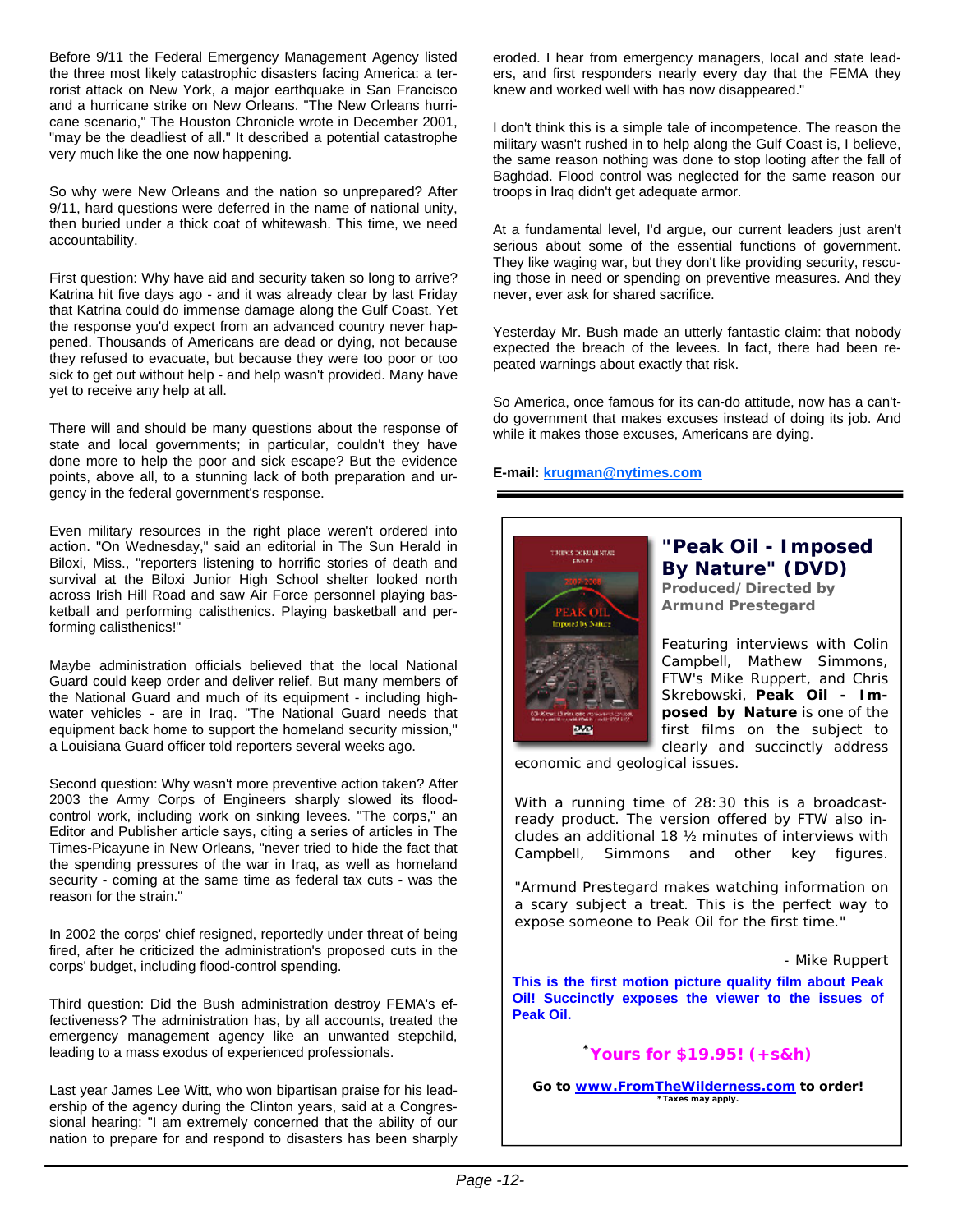## **THE DANGER OF IRAQI PARTITION**

#### **An update on the progress of the Energy War**

#### **By Stan Goff**

*[The increasing pressure on the Bush administration at home in the wake of the Cindy Sheehan catalyst and an impeding mass mobilization against the war on September 24 th lends more urgency to show a result in the Iraq war – the latest one being a draft Constitution. But not only is this issue so arcane to the average American ear fails to provide any resonant symbolism, the real result of the forced pace of the draft is exacerbating an extremely adverse political situation for the US in Iraq and the region.*

*The primary forces remaining in the Iraqi "government" are semipuppets. On the one hand, they are dependent on American military power for the time being to maintain the current balance of forces in their favor. On the other hand, they clearly have an agenda that is designed to consolidate that long-term power through a pact of some sort with Iran.*

*This has created a polarization between current direct participants in the Iraqi government and the minority – strategically located and well-armed – Sunnis/nationalists in the north. That is not a cultural polarization but a political one that further entrenches the Faustian alliance between the government and the US occupiers each day, though there is no inhering reason among the general populations – who have for years seen interethnic and inter-denominational marriage, etc. – for any pressure to partition the country.*

*The so-called Iraqi government does not in fact exercise real governance over any but a fraction of Iraq, and the "city-state" phenomenon throughout the country is setting the stage for a universally unacceptable Balkanization of Iraq, at the same time that it is developing the probable (and yet largely unknown) future local leadership of Iraq.*

*At some point in the future, most of these actors will have to deal with one another politically.*

*The Shia interim government and the US have maneuvered themselves into the same corner with antagonistic goals if and when they ever find their way out. The Sunnis and nationalists of the north have no stake in partition, and with the withdrawal of occupying forces would b e freer to negotiate a political settlement with the south. This leaves one hugely influential local leader in the most flexible position in Iraq right now – Muqtada al Sadr.*

*He is the man to watch in Iraq for now.*

*Meanwhile, the greatest impediment to a political solution to postinvasion Iraq is not some cauldron of inter-ethnic rivalry. It is the politico-military distortion produced by the American occupation. – SG]*

*September 7, 2005 0900 PST (FTW)* – **T**here's weather, and then there are storms.

It was a weather scientist, Edward Lorenz, who unintentionally created a revolution in science when he was trying to model weather on a primitive computer in 1961.



Lorenz had been puttering around with his toy, trying out a set of 12 equations to see what their value might be for predicting weather. He was in a rush one day, so instead of running the whole sequence, he typed in the values partway through the sequence and let it run for an hour. (I told you, these were very slow computers by today's standards.) But something happened.

When he checked his figures after that hour, he found not some minor variations, but some sho' 'nuff, holy-shit! variations. In his investigation of what had "gone wrong," he

realized that he had set the computer to calculate to six places beyond a decimal point, but to print out only to three places. So when he has started the mathematical process with unintentional differences that are generally considered to be statistically insignificant, he got wildly differing results – not differences of quantity, but of quality.

This was one of those aha! moments for Lorenz, whereupon he decided that predicting the weather would always be impossible because in any complex system, extremely tiny variations at one point in time develop into massive variations in possibility… which translates into "randomness" even in deterministic systems, ergo, unpredictability.

What Lorenz had discovered was that Einstein's dismissal of quantum physics "randomness" as "God playing dice with the universe" was wrong, but only partly wrong. Lorenz discovered that "God plays dice with the universe, but the dice are loaded." Lorenz didn't see his experiments as momentous beyond weather prediction, and he published a meteorological paper on his discovery – which then lay idle for several years.

Then a biologist named Robert May ran across Lorenz's publication and decided to conduct similar experiments in biology – another science involving very complex systems. May was looking at population growth rates, and he noted that when he accelerated the *rates* of growth, even using the same figures, his progressions would hit points where two distinct deterministic possibilities occurred – one identical cause with two possible effects. He called these points of dual possibility "bifurcations." He also discovered that the faster he accelerated his progressions, each "branch" of the bifurcations would itself bifurcate, faster and faster, until a point of absolute unpredictability occurred – chaos. After the "chaotic" interlude, a new period of relative stability would return, but on a wholly different mathematical basis, and then the "agitation" would set in again.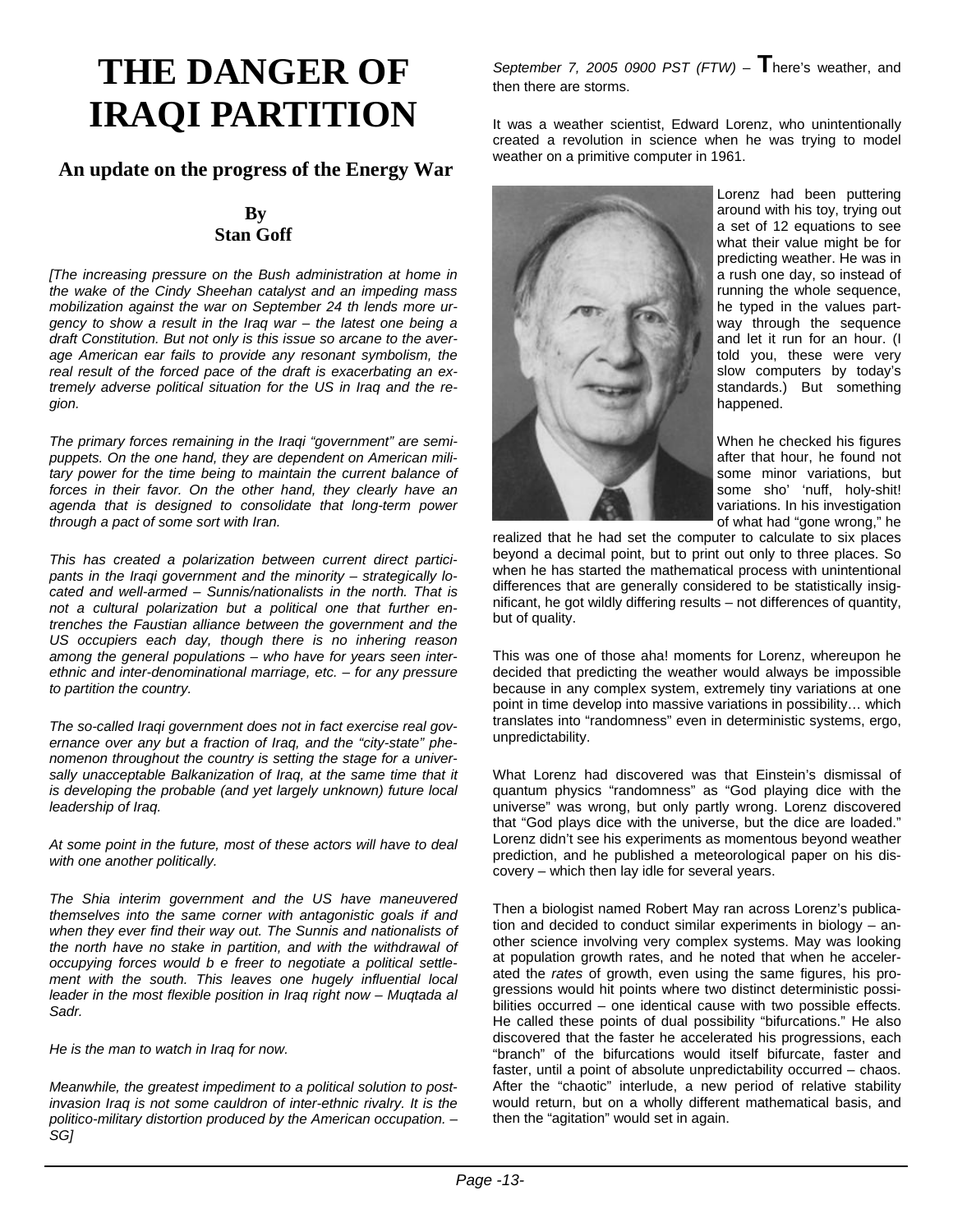The way I visualize this process is by thinking about a cigarette burning in an ashtray. There is a fairly steady up-streaming column of blue-gray smoke (called lamina flow), but at some point on that column you see this smoke-rope begin to sway then very suddenly ripple all over the place, then reassume a stable but different pattern (vortex flow) above the ripple. We have all seen this.



Bifurcations can be social and political, too.

The bifurcations are reproducing like rabbits right now in Iraq.

The most interesting one, and my point of departure for this update, is the series of armed confrontations that occurred in Baghdad this August 23-24 between the former Badr Brigades and the Mahdi militias of Muqtada la Sadr. It is interesting because it represents the boil-over of a situation in Iraq that does not conform to the Bush administration fable of ethno-religious division as the primary political fault line. The former Badr Brgiades, now a militia serving as the extralegal armed wing of the Supreme Council for the Islamic Revolution in Iraq (SCIRI), and Sadr's Mahdi militia are both Arab and both Shia.

This fact should lead us to examine all the assumptions revolving around the official US narrative on Iraq, particularly the one that supports continued liberal support for the occupation – and that is the notion that the abrupt withdrawal of US troops will result in an Iraqi bloodbath.

I, and others, have said for some time now that Muqtada al Sadr is not merely a complicating peculiarity in Iraq, but that he may end up being the canniest of all the current well-known Iraqi leaders – politically and militarily.

#### **SADR AND SISTANI BIFURCATION**

In describing a situation that has acquired higher and higher levels of complexity, the entry point for such an analysis is arbitrary. I choose the Sadr phenomenon because it is in the news, and because it throws the deep inaccuracy of public discourse on the whole war into bold relief.

On January 12, this year, Michael Schwartz wrote a very comprehensive overview of this phenomenon for *Asia Times* in his article, "The taming of Sadr City." His essay was valuable not only for gaining a more detailed understanding of the social forces behind the Sadrist movement. It also lays out a framework for looking at the whole of Iraq, which Schwartz describes as a former country that has now been practically divided into independently operating martial city-states as a direct result of the Anglo-American invasion and occupation.

In attempting to exert control over the national lines of communication and transportation, the occupying forces created these



politico-military pockets, and with the failure of US forces to establish any effective post-invasion administrative apparatus, Iraqis self-organized locally in response to the multiple crises created by the invasion and to ensure the daily necessities of housing, food, commerce, education, and security.

This self-organization was met in some cases, such as Fallujah in 2003, with

violent suppression by the Americans even though the Americans had no viable alternatives on hand, nor apparently even the inclination to provide them. Any organization of governance instantly takes on a political character in any case, but the specific actions of the Americans in confronting the Iraqis with a no-win situation – that is, no provision of basic services and governance combined with violent suppression of any genuinely organic remedies – forced these emerging Iraqi structures to take on a political character that was decidedly military and largely *opposed* to the American occupation.

The massive 3-million-soul Shia slum in Baghdad, called Sadr City, was one such pocket. This "neighborhood" alone represents close to 20% of Iraq's Shia population; and Iraq's Shia population represents around 60% of Iraq's total population. This numerical breakdown is the first small step in deconstructing the narrative of regionally-fixed ethno-religious homogeneity. This conception is inscribed between the lines of virtually every Bush administration and big-media account of the war.

Once we begin to understand the fundamental failure of this premise to either describe or predict the social, political, and military dynamics in Iraq, we are immediately confronted with two questions: (1) How, in fact, can those dynamics be more accurately described? And (2) Why does the administration insist on creating this false description?

In his analysis of this "city-state" situation emerging in Iraq, Schwartz writes:

The Sadrists have developed an effective political-military strategy aimed at converting Sadr City into a "liberated area", in the classic guerrilla warfare model.

- Their main military strategy is to expel the US from their domain; only when they are under attack themselves do they venture outside Sadr City to attack US bases or supply routes.
- The al-Sadr organization is attempting to construct a coherent "dual" government that replaces the central government and which administers the usual set of public services - from traffic control to apprehending street criminals - within limits set by their inability to coordinate with a national government.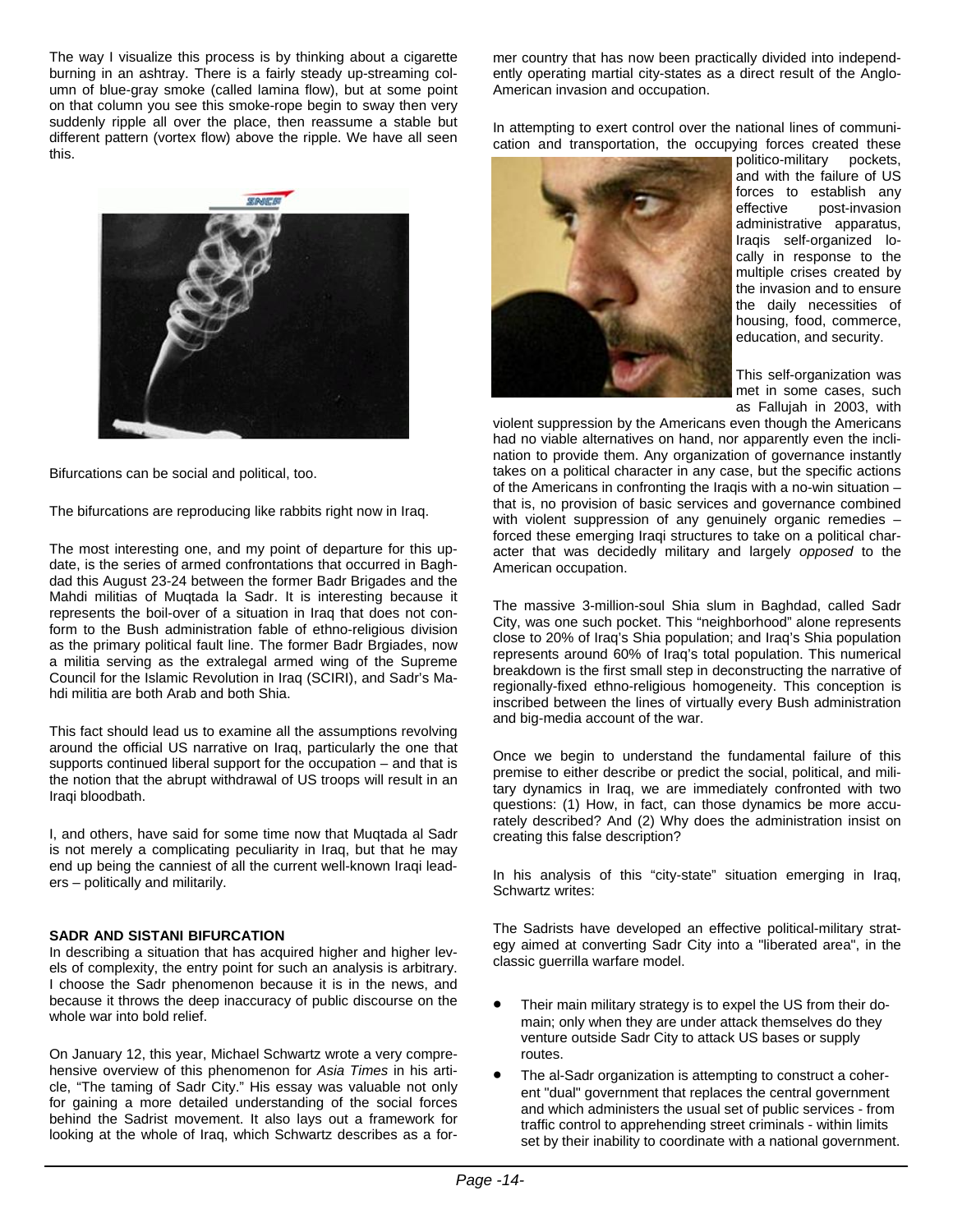This proto-government has been particularly assiduous in addressing the number one problem of public order, street crime, and has actually cooperated with the local police in this campaign.

- Mehdi soldiers the guerrilla forces led by the Sadrists though prone to thuggery, are largely under the control of this dual government, which is led by civilians - tribal leaders and Muslim clerics. The Mehdi soldiers act as the police force within the community.
- The Sadrists have been surprisingly successful in co-opting the Iraqi police, by rewarding them for working on community issues and fighting them when they participate in efforts to suppress the rebel political-military structure. American military complaints about the unreliability of their Iraqi trainees is actually a reflection of successfully applied guerrilla policy.
- The Sadrists have begun to enforce strict Islamist fundamentalism by suppressing such "moral crimes" as liquor sales and prostitution. The have utilized an ugly brand of vigilantism (firebombing, assaults and even homicide) to remove moral criminals from the community.
- The Sadrists, and parallel groups in other cities (notably Fallujah), have publicly denounced the spectacular bombings perpetrated by various terrorists groups, complaining about their negative impact on the lives and livelihoods of Iraqi civilians and calling for an active alliance with the Iraqi police in suppressing foreign jihadis and domestic terrorists.
- The organization in Sadr City is an echo of similar developments in Sunni cities (with Fallujah as the center), and it may foreshadow similar developments in the all-important Shi'ite south. The American attacks on various Iraqi cities, including the brutal battle of Fallujah, was an attempt to reverse this trend toward self-governed cities into which American forces rarely intrude.
- The existence of these dual governments in many cities rebuts American claims that US withdrawal would result in chaos. Ironically, just the reverse is true; US success in defeating the guerrillas would result in chaos, whereas a guerrilla victory would bring greater stability (and perhaps too strict an order) to the Iraqi cities.

Muqtada al Sadr did not provoke the battle with the Americans in March and April 2004 (in which the well-known antiwar mother, Cindy Sheehan lost her 24-year-old son, Casey). In fact, quite to the contrary, the Coalition Provisional Authority, still under Viceroy Paul Bremer, provoked it – seemingly gratuitously. The CPA arbitrarily shut down the Sadrist newspaper, then killed unarmed demonstrators who protested the closing.

Of course, it wasn't gratuitous at all, but a calculated political move encouraged by the senior Iraqi puppet at the time, Iyad Allawi. Not only did Allawi and Bremer provoke this fight intentionally in order to destroy the most influential Baghdad cleric calling for an end to the occupation, they set up the fight to happen in Najaf instead of Baghdad, where the Mahdi militia of al Sadr enjoyed direct popular support.

This was the only political victory accruing to the Americans during the whole sorry episode. They attacked the Mahdi in Najaf near the Shrine of Imam Ali to draw them into a terrible urban battle of attrition among a civilian populace that had no direct connection to the Mahdi – hence the lack of popular support among Najaf residents near the epicenter of the fighting for the Mahdi. But this was a Phyrric victory for the Americans, because they lost more of their dwindling political capital in the process by their utter disregard for civilian casualties, and because outside

Najaf al Sadr – who was publicly marked by Centcom for arrest or death – became an overnight legend for his bold resistance to the unpopular Americans.

The American authorities would eventually spin the story that the local Marine commander in Najaf initiated the battle there with no clearance from on high. – a claim that borders on the preposterous.

This was at precisely the same time that the US decided upon a scorched earth assault on Fallujah after the killing of four American mercenaries there, codenamed *Operation Vigilant Resolve*.

There were two major military miscalculations that then occurred simultaneously: underestimation of the resistance in Najaf, and underestimation of the resistance in Fallujah. While the Mahdi militia took horrendous casualties against Marine firepower, they managed to bog the Marines down in the cemetery around the Shrine of Imam Ali for eight days, and with each day that passed, that cemetery became a more treacherous political minefield. In Fallujah, the resistance put up a stubborn house-to-house fight that called on the Marines to expend phenomenal quantities of materiel that required a steady stream of overland resupply. Iraqi nationalist forces outside Fallujah began a relentless series of attacks on the Marine supply convoys, which would eventually halt the Marine offensive in a humiliating stalemate.



On the sidelines of this American tactical and political debacle sat Grand Ayatollah Ali Sistani, the top ranking Shia cleric in Iraq and a partisan of Iran's clerical state leadership. When Sadr's challenge to Sisiatni's popularity began in mid-year 2003 with Sadr's open opposition to the Anglo-American occupation (which Sistani was trying to finesse), Sistani opened up a dialogue with Abdul Aziz al Hakim, the leader of the Shia Iraqi political formation, the Supreme Council of Islamic Revolution in Iraq (SCIRI), which also included an Iranian-trained militia called the Badr Brigade that had waged an unsuccessful rebellion against Saddam Hussein after the Bush I invasion in 1991. Hakim himself had lived in Iran for two decades prior to the Anglo-American invasion of 2003.

The SCIRI gained its dominant position in Iraqi post-invasion Shia politics at the expense of the Da'awa Party – another Islamic party that has a much smaller militia, that is not as committed to Iranian-style clerical control over governance, and that now has its real power base in the "city-state" of Nasiriya.

The Americans wanted to marginalize Sistani with support for the "secular" thug, Iyad Allawi. The CPA wanted no part of an Iraqi government that tilted toward their next fantasy target for regime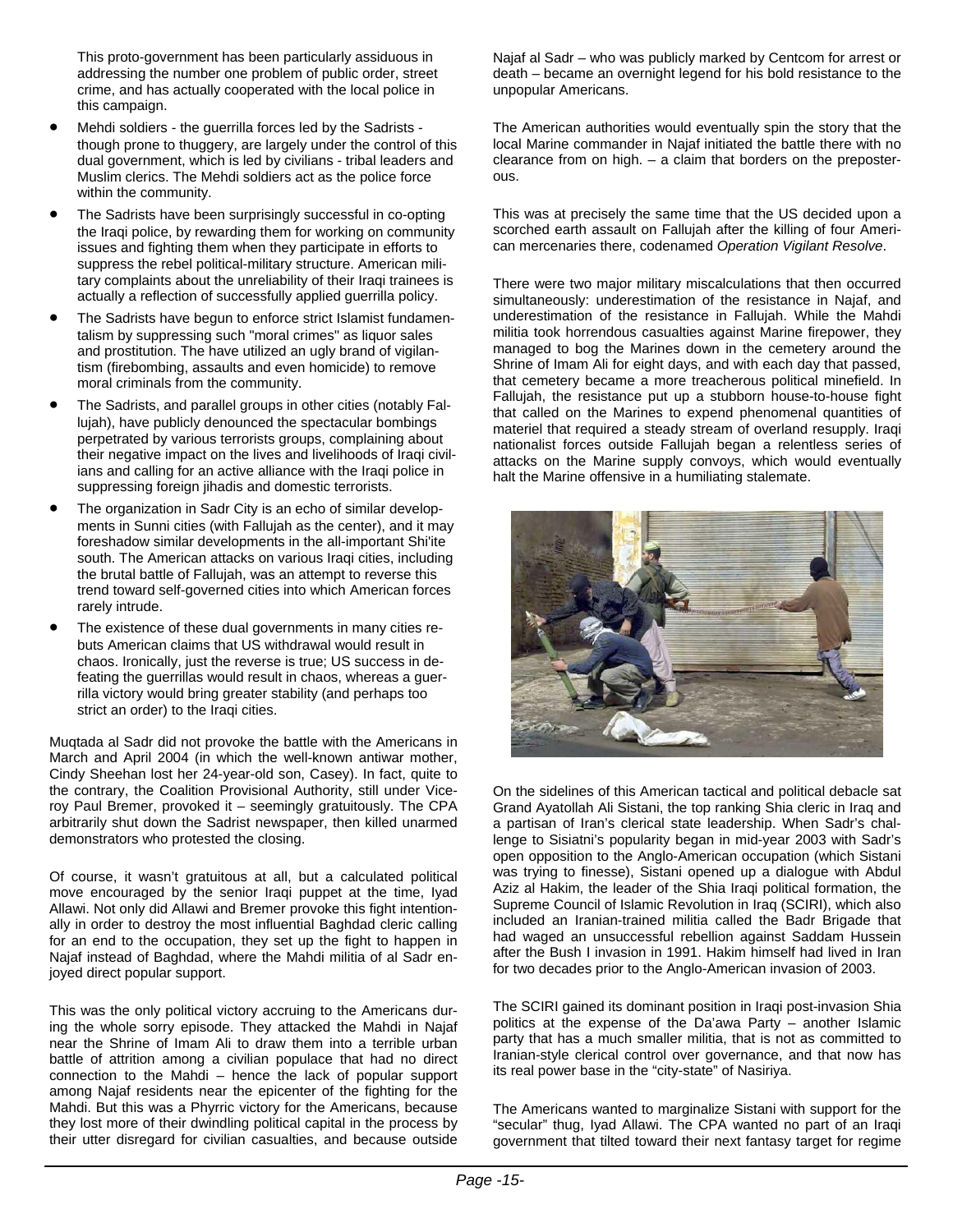change – Iran. SCIRI has the political organization (and military muscle with former Badr Brigadists) to completely dominate any pan-Iraq government formed through an election, if Sistani would lend his immense clerical prestige to mobile the general Southern Shia population, and Sistani had decided upon a political alliance with SCIRI for just that purpose. But the Americans stubbornly resisted an election, not having prepared the way for an outcome they could manage. Bremer had proposed a pseudo-election of caucuses for mid-2004, which Sistani and most other Shia leaders rejected, demanding one-person, one-vote elections.

Sistani was also watching with consternation the growing popularity of Muqtada al Sadr, whose political influence and heterodox political line made Sistani very nervous. Sistani's base was not only regionally differentiated from Sadr's. It was differentiated by class. The sophistication and power of Sistani and the SCIRI was based in large part on the control of the organs of civil society by a well-organized petit-bourgeois Shia layer, and the clerical bureaucracy, the class interests of which Sistani and the SCIRI are still obliged to safeguard. Sadr's more hands-on, geographically concentrated, and agile social base was not among bureaucrats and professionals, but among the most marginalized working class in Iraq… *and in the capital, Baghdad*.

The emerging tactical defeat of the Americans in April 2004 presented Sistani with a golden if short-lived opportunity. Sistani wanted elections, and he wanted elections that would assure the Shias of a dominant role in Iraqi politics. He also wanted genuine sovereignty to accompany that result, including the right to call for the departure of American forces. He was not aiming to become the next puppet of the US. Until now, the Americans had resisted every overture for elections that they did not absolutely control.



But now the Americans were faced with the dual tactical crises of Najaf and Fallujah, and the specter of a generalized Shia rebellion in the South that would render the occupation untenable within months.

Sistani allowed the Americans to use him as the counterpoint to Sadr – the good Shia in contrast to the "radical, anti-American, firebrand (choose your impressionist adjective)" Shia. Sistani needed the Americans to displace Allawi's power, and the Americans needed Sistani to broker a truce.

Americans – was looking for a seat at the political table and a free hand to develop his own geographic and social base.

The rest was history.

Sistani and the SCIRI united with the Da'awa in a united front, and got their election scheduled for January. The Americans were extricated from their two-front tactical and political quagmire. Muqtada al Sadr not only did not face arrest or assassination – yet another humiliation for the US; he went on to establish his own "city-state" in Sadr City that is now effectively a no-go zone for US forces.

#### **SCIRI-DA'AWA AND IRAN BIFURCATION**

The original plan for the US armed forces, based on the advice of Ahmed Chalabi, an ex-pat and felonious advisor to the administration before the invasion, was to quickly consolidate US power in a sea of Iraqi benevolence, then go on to effect a regime change in neighboring Iran.

There is probably no more vivid an example of how badly the Bush administration has miscalculated from the very beginning of this military adventure than the fact-on-the-ground today that the occupation hangs by a thin thread of tolerance from a pro-Iranian formation; and that Iran now silently must support the US occupation, because this dependence on the pro-Iranian semi-puppet Iraqi "government" effectively prevents the Americans from attacking Iran. Any attack on Iran right now would almost certainly result in an instant and general anti-American uprising in Iraq that would precipitate a crushing American defeat.

In the run-up to the elections of January 2005, as reported in depth by Seymour Hersh ("Get out the vote – Did Washington try to manipulate Iraq's election?", *New Yorker*, July 25, 2005), the United States was working frantically behind the scenes to ensure counterweights in the post election government large enough to prevent the United Iraqi Alliance (UIA, dominated by SCIRI and Da'awa) from gaining a decisive two-thirds majority in the government.

There were three counterweights available: the Kurds, the Sunni nationalists (Ba'athists), and the Allawi faction. Of these three, the worst was Allawi – according to even rock-ribbed conservative imperialists like Richard Armitage, Les Campbell of the National Democratic Institute (the Democrat component of the infamous National Endowment for Democracy, whose mission is to engineer electoral outcomes favorable to the US), and the ultraconservative Hoover Institute fellow, Larry Diamond, then working as a senior advisor to Bremer's CPA.

The White House, however, rejected the dire warnings from all these quarters that support for Allawi would undermine the credibility of the entire process among Iraqis and could blow back on the administration as yet another scandal if the story ever got out that millions were being funneled into Allawi's "campaign" (which it was rightly feared involved massive vote-buying). Instead, the White House was listening yet again to those whose message conformed to the preconceptions of the Cheney clique, and in this case that messenger was Thomas Warrick, a senior adviser on Iraq for the State Department's Bureau of Near Eastern Affairs, who also had the ear of Condoleezza Rice.

#### Hersh's *New Yorker* article said:

Sadr – who was still under a "dead or alive" arrest threat from the

The focus on Allawi, Campbell said, blinded the White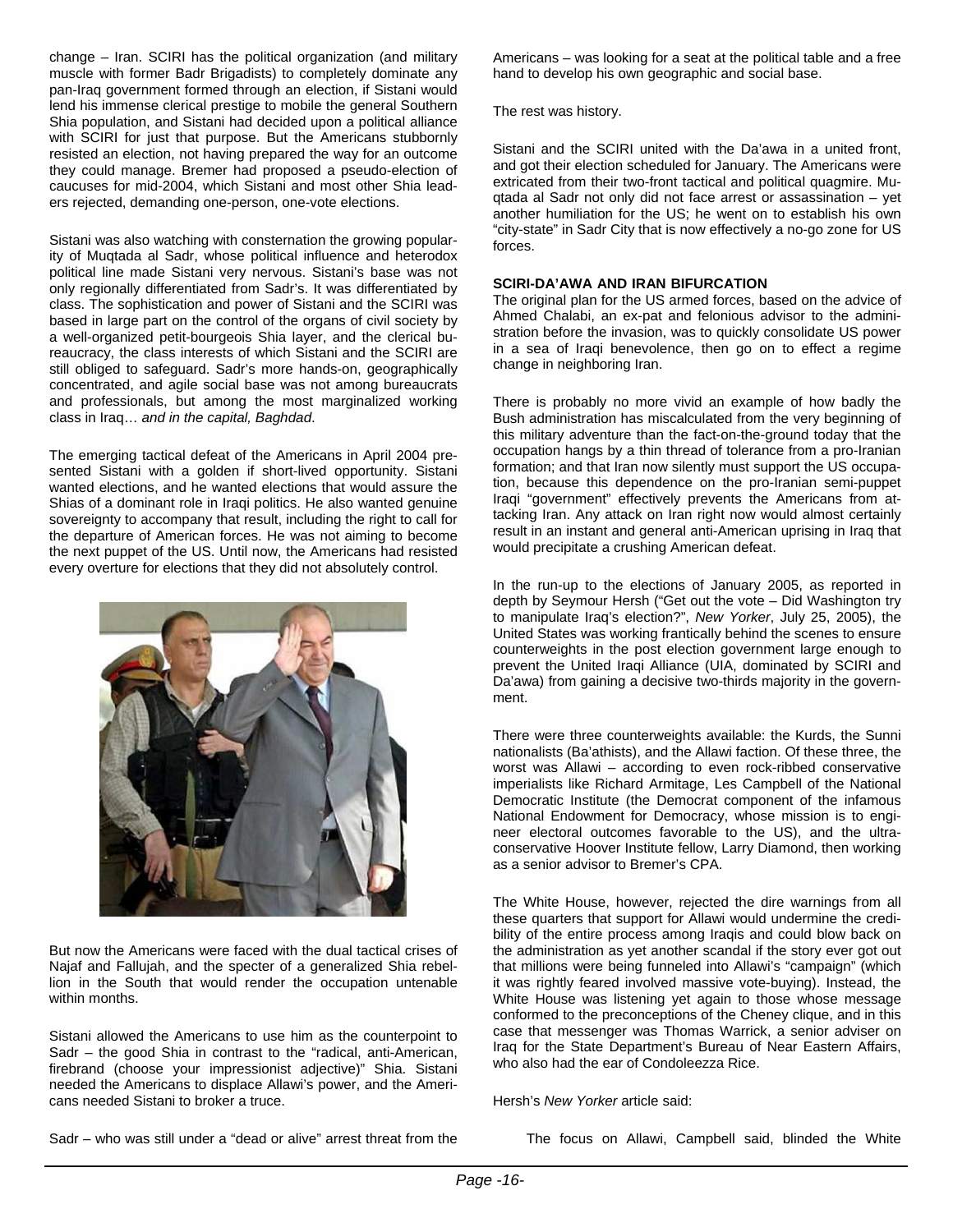House to some of the realities on the ground. "The Administration was backing the wrong parties in Iraq," he said. "We told them, 'The parties you like are going to get creamed.' They didn't believe it."

"What Tom Warrick was trying to do was not stupid," a senior United Nations official who was directly involved in planning for the Iraqi election told me. "He was desperate, because Bremer and the White House had empowered the Iranians. Warrick was trying to see what could be salvaged." He added that the answer, as far as the United States was concerned, was Allawi, who, despite his dubious past, was "the nearest thing to an Iraqi with whom the White House could salvage the nation."

It was this sense among senior conservatives in these various agencies about the Bush administration's continuing recklessness – not any disagreement with their objectives – that likely led to multiple contacts with Hersh for the express purpose of leaking.

At any rate, consistent with the executive go-it-alone impunity of the Bush White House, they conducted another end run. They still had not learned the lesson of their own experience – the one about which other conservatives like Scowcroft and Powell repeatedly warned them: *The ability to change outcomes is not the same as the ability to control outcomes.*

When the White House went to the Senate and House intelligence committees for approval of a secret finding authorizing a covert operation to support Allawi, they were rejected. Shortly after that, the White House simply ordered the Pentagon – with assistance from former CIA personnel – to go forward with an "off the books" covert operation to support Allawi.

The methods and the scope of the covert effort have been hard to discern. The current and former military and intelligence officials who spoke to me about the election operation were unable, or unwilling, to give precise details about who did what and where on Election Day. These sources said they heard reports of voter intimidation, ballot stuffing, bribery, and the falsification of returns, but the circumstances, and the extent of direct American involvement, could not be confirmed.

And, as Larry Diamond noted, there was also a strong possibility that Iraqis themselves would attempt voter fraud, with or without assistance from the U.S. According to the government consultant with close ties to Pentagon civilians, the C.P.A. accepted the reality of voter fraud on the part of the Kurds, whom the Americans viewed as "the only blocking group against the Shiites' running wild." He said, "People thought that by looking the other way as Kurds voted — man and wife, two times — you'd provide the Kurds with an incentive to remain in a federation." ( Kurdistan had gained partial autonomy before Saddam Hussein's overthrow, and many Kurds were agitating for secession.)

The high-ranking United Nations official told me, "The American Embassy's aim was to make sure that Allawi remained as Prime Minister, and they tried to do it through manipulation of the system." But he also said that there was cheating on the other side. "The Shiites rigged the election in the south as much as ballots were rigged for Allawi." He added, "You are right that it was rigged, but you did not rig it well enough."

In contrast to all polls within days of the election, Allawi's faction gained 14% of the vote compared to his 2-4% reflected in polling, the Kurds won 26%, and the UIA tallied a mere 48% against a much higher polling expectations.

On Election Day, voters had been handed ballots for the national assembly and for the provincial councils. Allawi's slate ran provincial lists in only eight provinces and received a total of 177,678 provincial votes in those areas. In the same provinces, Allawi's national list received a total of 452,629 votes — almost three times the number of provincial votes.

Most election experts I spoke to found the deviation surprising and difficult to explain.

Indeed. Democracy is grand.

Returning to my point about the difference between changing outcomes and controlling outcomes, the election results immediately threw the quasi-elected government into a serial crisis, first with regard to cabinet appointments, and more recently with regard to the draft Constitution – both being rush jobs demanded by the Bush administration as public relations milestones to prop up flagging support for the war back in the US.



Wrangling over the cabinet was acrimonious, playing out against a background of escalating armed resistance that increasingly targeted Iraqis associated with the new "puppet" regime. It took three months to cobble together a cabinet that had the combined ability to reassure the Americans and provide a modicum of symbolic cover to various constituencies in Iraq.

In the end, the presidency went to Jalal Tali-

bani, a Kurd, and the Prime Minister position – where the real executive power resides – to Ibrahim al Jafaari of the Da'awa Party. Significantly, the Interior Ministry – with control of future militias and police – went to Bayan Jubur of SCIRI, which accounts for the increased employment of former Badr Brigade militia against potential rivals of the SCIRI, especially Sunnis and Ba'athists.

Within the "government," then, the Da'awa now has the most influence over future administrative structures, the SCIRI has established its dominance among future armed forces, and the Kurds are positioned to play both ends against the middle – while holding on to the most powerful actually-existing militia in the country – the 80-100,000-strong Peshmerga in Iraqi Kurdistan.

Allawi, by the way, who is replaced as the American-appointed Prime Minister by Jafaari, tried to insist on four cabinet ministries as a condition of his continued support for the UIA, and was dismissed out of hand. All that covert operations money, down the toilet.

As part of all this deal-making, the Oil Ministry was handed to the thief, and one-time administration confidante, Ahmed Chalabi.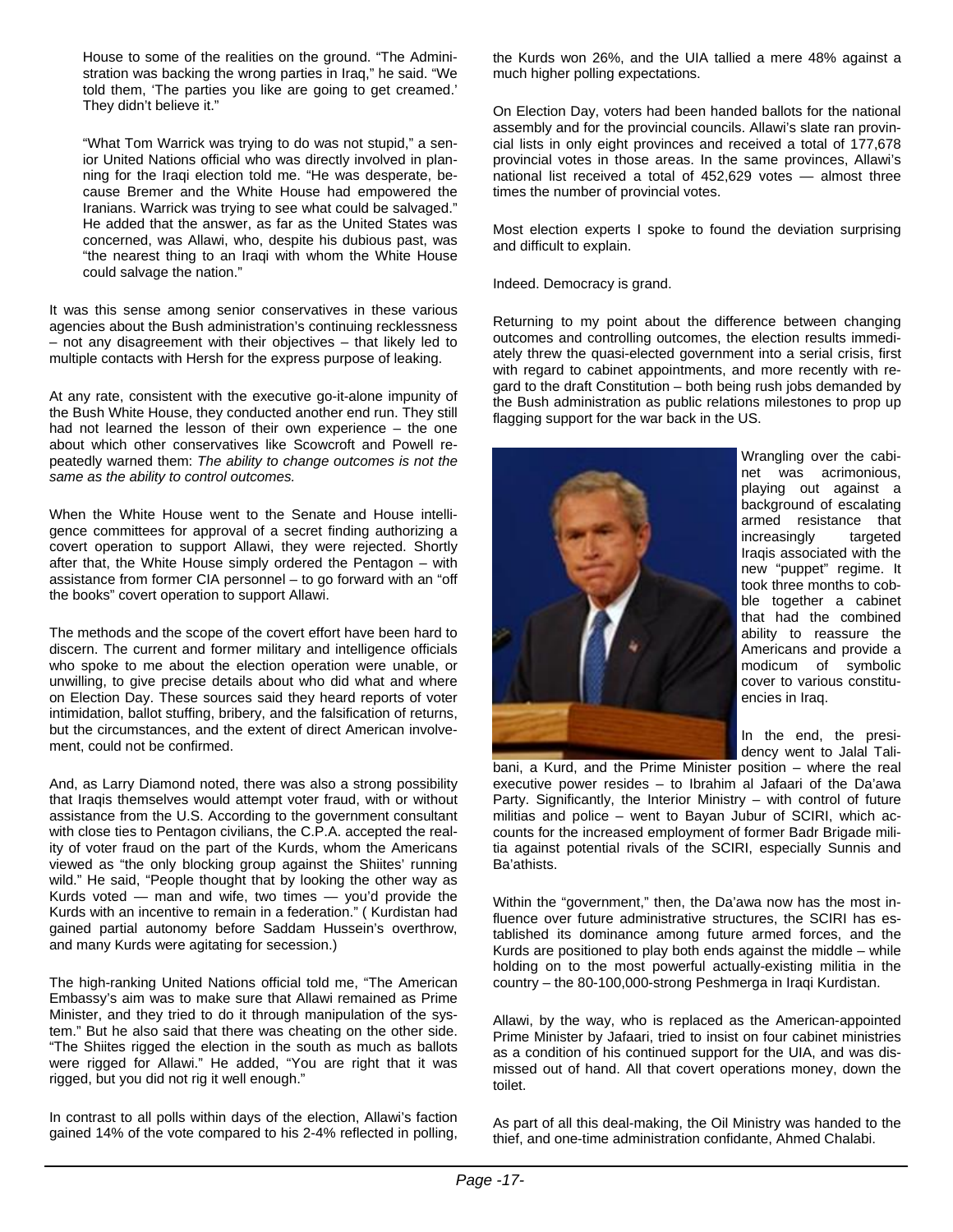There is no dearth of schematic and conspiratorial speculation on the US left about the US desire to "divide and conquer" Iraq, corresponding to a belief that the American government wants a civil war as the pretext for continuing the occupation.

#### I strongly disagree.

The administration has never expressed the least support for a divided Iraq (a worrying point for the Kurdish nationalist leadership). In fact, the insistence during the latest crisis over Constitution draft deadlines has been for "Sunni" (read: Ba'athist) *inclusion*, and explicit warnings against too-federal a federalism.

The Bush administration's principal preoccupation ever since April 2004 has been the question of Iran. If Iraq breaks up, the US will be faced with Southern Iraq – including a huge fraction of its oil – becoming a protectorate of Iran. Meanwhile, the US has attempted to build its bases – which were always the primary goal of the invasion – in Ba'athist strongholds. This was partly the result of tactical necessity as the Anbar, Nineva, and Saladin provinces were consolidated as centers of nationalist resistance to the occupation. The US base at Mosul, along the Tigris River, has become almost a city unto itself with a 65-kilometer security perimeter and a giant airfield.

This base exists in a sea of hostility, surrounded by an increasingly sophisticated guerrilla resistance, adjacent to Kirkuk where the Kurds are attempting to establish their future national capital through a de-Arabization campaign. The headquarters for this base, however, is located in the Green Zone – Baghdad, and the only seaport to the entire country is in Basra Province, which would become part of a post-breakup Iranian protectorate.

A fragmented Iraq would be impossible for the US to control, and would not only result in Iranian hegemony in the South, but in a forced condominium between guerrilla-controlled Anbar Province and Syria. This would not be a tactical setback for the Americans. *It would be a death sentence for the entire post-Cold War US military redisposition strategy.*

The Bush administration is now stuck with a secessionist-minded, pro-Iranian semi-puppet government and a military occupation that has been driven into its dispersed military installations.

In an article written by Knight-Ridder correspondent, Tom Lasseter ("Soldiers find it tough to stay tough," August 28, 2005), he gives this stark account of a Marine base in Hit:

The inability of U.S. forces to hold ground in Anbar province in western Iraq, and the cat and mouse chase that ensues, has put the Marines and soldiers there under intense physical and psychological pressure.

The sun raises temperatures to 115 degrees most days, insurgents stage ambushes then melt into the civilian population, and American troops find themselves in a house of mirrors in which they don't speak the language and can't tell friend from foe.

Most Marines and soldiers in Anbar live behind massive concrete barriers, bales of concertina wire and perimeters guarded by sniper towers and tanks.

Despite their overwhelming military might, they must watch every alleyway for snipers and each patch of road for mines or bombs, which can send balls of flame through their vehicles.

Officers worry about the enemy while trying to make sure their men don't crack.



Knight-Ridder is not exactly known as a leftist organ out to undermine the "noble cause" in Iraq.

And Iraq is not Yugoslavia.

On August 27 th, George W. Bush – between public statements to stem the tide of domestic un-

rest unleashed by Cindy Sheehan's Crawford camp – telephoned none other than Abdul Aziz Al Hakim to beg for Sunni inclusion.

"Bush asked him to be more flexible with regard to Sunni demands," said White House spokesman Trent Duffy. "This is an Iraqi process but the United States is doing everything it can to assist them in meeting their own obligations and deadlines under the Transitional Administrative Law" (law drafted by the Americans that has been violated with impunity for months).

#### **SCIRI-DA'AWA AND "SUNNI" BIFRUCATION**

Just as the Americans find themselves thrown into bed with a pro-Iranian "government," the putative government of Iraq now finds itself on the horns of a dilemma with regard to the occupation forces. In its Faustian bid to maneuver the US occupation authority into an election to legitimate a Shia government, it has temporarily foreclosed any real relationship with the rebel provinces to the north: Sunni nationalists and Islamists, now frozen out of the political process but still engaged in an armed resistance to the American occupation.

This is an American occupation that has shown its willingness to destroy a city the size of Minneapolis (Fallujah) as a means of attempting to interdict the resistance at its popular base.

Given the terrible firepower from ground and air that can be mustered by the American forces, the nationalist and Islamist armed resistance (these are not clearly delineated categories, but more and more seem to be collaborating as an Islamist-nationalist resistance) has little choice in its own prosecution of the war – barring surrender. It must employ asymmetric military tactics, the most essential of which is to "blind" the occupation to the resistance's size, activity, location, composition, and disposition. Without this "blinding," guerrilla forces cannot effectively employ what are for them the two most important principles of war: Offensive and Surprise.

From U.S. Army, Field Manual 100-5, 1994 (Unclassified):

**Offensive** 

Seize, retain, and exploit the initiative.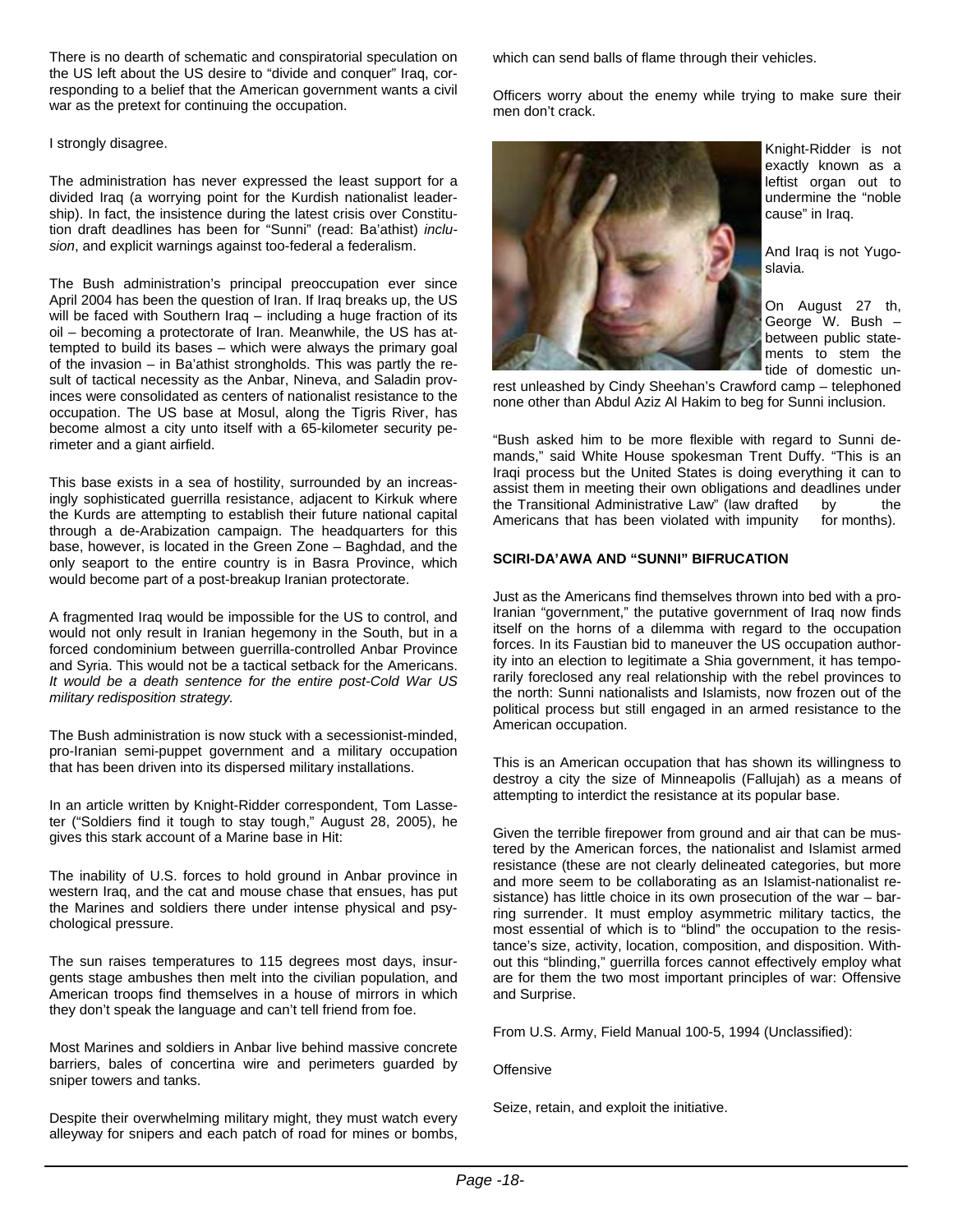Offensive action is the most effective and decisive way to attain a clearly defined common objective. Offensive operations are the means by which a military force seizes and holds the initiative while maintaining freedom of action and achieving decisive results. This is fundamentally true across all levels of war. …

#### Surprise

Strike the enemy at a time or place or in a manner for which he is unprepared.

Surprise can decisively shift the balance of combat power. By seeking surprise, forces can achieve success well out of proportion to the effort expended. Rapid advances in surveillance technology and mass communication make it increasingly difficult to mask or cloak large-scale marshaling or movement of personnel and equipment. The enemy need not be taken completely by surprise but only become aware too late to react effectively. Factors contributing to surprise include speed, effective intelligence, deception, application of unexpected combat power, operations security (OPSEC), and variations in tactics and methods of operation. Surprise can be in tempo, size of force, direction or location of main effort, and timing. Deception can aid the probability of achieving surprise. ...

There is not more effective means of blinding the US occupation forces than to attack Iraqi collaborators. As the Lasseter article on the Marine base in Hit pointed out, "American troops find themselves in a house of mirrors in which they don't speak the language and can't tell friend from foe."

The reality of this situation, contrary to the vague sense of unease among Americans that the US is required to be in Iraq to prevent civil war, a presumption underwritten by more than a little plain racism, is that the current civil war between "Sunni" and "Shia" has its basis in that very occupation ; and there will be no basis for rapprochement between these parties until the American occupation ends .

Most Americans who are uneasy about the war do not understand this dilemma. But Washington understands it very well, and finds itself in a cul-de-sac on its account.

This accounts for the two panicky and contradictory demands from Washington in the last weeks of August 2005 that the Iraqis complete the draft Constitution (to reassure the wavering American public) and include the Sunnis (to offset Iranian influence).

On August 28 th, the draft Constitution was agreed upon – to the utter consternation of the US government – and it not only completely disfranchised the Sunnis, it included language mandating de-Ba'athification," which paves the way, along with "federalism" for the Sunni provinces to become an oil-poor rump state.

The problem with a Sunni rump state, for the Americans, is that with it comes a Kurdish state.

#### **KURDISH BIFURCATION**

People who study politics need to study maps.

The centrality of Iraq to the US is oil. You can dance around this plain fact until Hell freezes over, but if Iraq were not located in the middle of the world's largest oil patch ( Iran, Iraq, Saudi Arabia, UAE, and Kuwait) there would not be 140,000 US troops, 25,000 US mercenaries, and tens of thousands of US war profiteers there today.

The war in Iraq (and in Afghanistan, as well) is an energy war, first and last.

In Iraq itself, most of the oil fields are east of the Euphrates River, with the richest fields near Basra and Nasiriyah, and east of Kirkuk, in Iraqi Kurdistan. The principal oil pipelines in Iraq are the Iraq-Turkey Pipeline, the Iraq-Syria-Lebanon Pipeline, the Iraq-Saudi Arabia Pipeline, and the Iraq Strategic Pipeline.



#### (Map from BBC)

The refineries are located in Mosul, Bayji, Haditha, Samawah, Nasiriyah, and Basra.

The north and south are connected solely by the Iraq Strategic Pipeline which runs from Haditha in the heart of the so-called Sunni region (and the site of repeated guerrilla engagements with the US Marines) down through Ramadi (also a guerrilla stronghold) and eventually into Basra. This means that the oil harvested in Iraqi Kurdistan has two options for export: the Iraqi Strategic Pipeline or the Iraq-Turkey Pipeline. The latter runs through the Sunni guerrilla strongholds east of Mosul, including Tal Afar.

Partition of Iraq means that oil from Southern Iraq can get out through the port at Um Qasr. But the rich fields of Iraqi Kurdistan, east of Kirkuk, would be landlocked if the Iraqi Strategic Pipeline were severed. This has proven a fairly easy task for the resistance. The only way out for Kurdish oil, then, is through Turkey or Syria, with the Syrian pipeline stretching through Sunni guerrilla country.

If Kurdistan pushes for independence, there can be little doubt that it will be militarily attacked by Turkey, to whom a Kurdish state is anathema, and for whom an external enemy could well serve the Turkish ruling class in these times of neoliberal hardship. While Turkey's military is formidable in the region, there is also little doubt that the Peshmerga has gained enough strength and experience to fight them to a standstill on their own terrain – creating another war of attrition in the region that would damage any enthusiasm for investment there and further disrupt tight oil markets.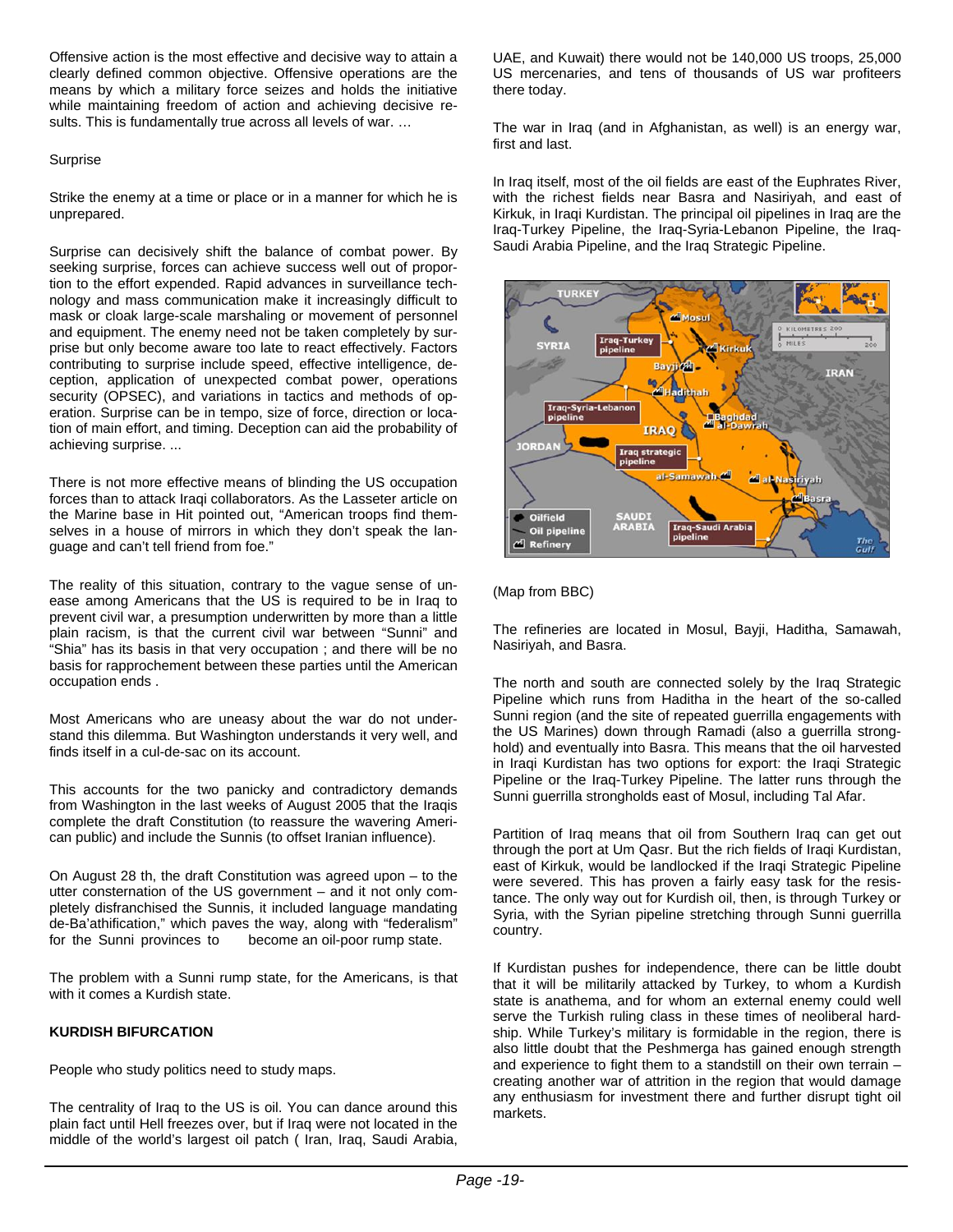This presents a certain difficulty for the Americans on two accounts.

First, though NATO is now less important in the larger scheme of things than it was during the Cold War, it still provides the US with controlling influence over the military affairs of Western Europe – from which it fears a competitive regional capitalist bloc. Turkey is a member of NATO.

Second, if the Kurds do manage to develop an alternative export pipeline for their oil, there is only one bordering nation with which to negotiate it: Iran.

Though each day it seems less likely that the Bush administration will succeed with its occupation gamble, there is *zero* chance that anything can be salvaged for the US with the partition of Iraq.

#### **SUMMARY**

The increasing pressure on the Bush administration at home in the wake of the Cindy Sheehan catalyst and an impeding mass mobilization against the war on September 24 th lends more urgency to show a result in the Iraq war – the latest one being a draft Constitution. But not only is this issue so arcane to the average American ear that it fails to provide any resonant symbolism, the real result of the forced pace of the draft is exacerbating an extremely adverse political situation for the US in Iraq and the region.

The primary forces remaining in the Iraqi "government" are semipuppets. On the one hand, they are dependent on American military power for the time being to maintain the current balance of forces in their favor. On the other hand, they clearly have an agenda that is designed to consolidate that long-term power through a pact of some sort with Iran.

This has created a polarization between current direct participants in the Iraqi government and the minority – strategically located and well-armed – Sunnis/nationalists in the north. That is not a cultural polarization but a political one that further entrenches the Faustian alliance between the government and the US occupiers each day, though there is no inhering reason among the general populations – who have for years seen interethnic and inter-denominational marriage, etc. – for any pressure to partition the country.

The so-called Iraqi government does not in fact exercise real governance over any but a fraction of Iraq, and the "city-state" phenomenon throughout the country is setting the stage for a universally *unacceptable* Balkanization of Iraq, at the same time that it is developing the probable (and yet largely unknown) future local leadership of Iraq.

At some point in the future, most of these actors will have to deal with one another politically.

The Shia interim government and the US have maneuvered themselves into the same corner with antagonistic goals if and when they ever find their way out. The Sunnis and nationalists of the north have no stake in partition, and with the withdrawal of occupying forces would be freer to negotiate a political settlement with the south. This leaves one hugely influential local leader in the most flexible position in Iraq right now – Muqtada al Sadr.

## **RITA: Storm May Be the Coup de Grace for the American Economy and Many of Us As Well**

#### **by Michael C. Ruppert**

*September 21st, 2005 1530 PST (FTW)* – **A**s I pack my bags to head to Washington for Congressional Black Caucus hearings on the September 11th attacks (to be conducted this Friday and Saturday) my inbox is being progressively flooded with emails from inside sources in the energy industry about what Hurricane Rita is now likely to accomplish – the near-complete destruction of an already teetering US economy.

Fully 30% of all US refining capacity is in the target zone. Perhaps most importantly, almost every refinery capable of producing diesel fuel is in immediate danger. This promises (especially in the wake of Katrina) a devastating and irreplaceable shortage of the diesel fuel needed to power America's harvest of grain and food crops this month and next. Without diesel fuel to power the harvesters and combines, crops may be left to rot in the ground presenting a double whammy: food shortages (with prices that may treble or quadruple) and export defaults negatively impacting the financial markets and trade deficit.

Even before Rita strikes, fully 30% of all domestic natural gas production is shut in. The US cannot import natural gas from overseas like it can both crude and refined products. Repair work on infrastructure damaged by Katrina has been halted as crews have been evacuated. The remaining half of Gulf energy production undamaged by Katrina is directly in Rita's crosshairs. Natural gas prices are up over 110% and home heating oil futures are up almost 70% before Rita even gets here. Since Katrina, US domestic oil production is down one million barrels per day (from 5Mbpd to 4 Mbpd). We were producing 9 Mbpd less than a decade ago.

Peak Oil has made replacement of losses almost impossible even as Saudi heavy-sour is being spurned as useless around the world, even with discounts of up to \$10 and \$12 per barrel.

A Bloomberg article today contains a quotation from a Wall Street energy expert as saying, "'Rita is developing into our worst-case scenario,' said John Kilduff, vice president of risk management at Fimat USA in New York. 'This is headed right into our other major refining center just after all the damage done to facilities in Louisiana. From an energy perspective it doesn't get any worse than this.'"

The Chairman of Valero Energy agrees with the Bloomberg assessment calling Rita a potentially national disaster. His opinion is important because Valero operates more refineries in the US than any other company.

CNN is now predicting \$5 per gallon gasoline and this will not likely go away with market manipulations. We had not yet experienced the permanent spikes resulting from Katrina, and the emergency reserves of the United States' Strategic Petroleum Reserve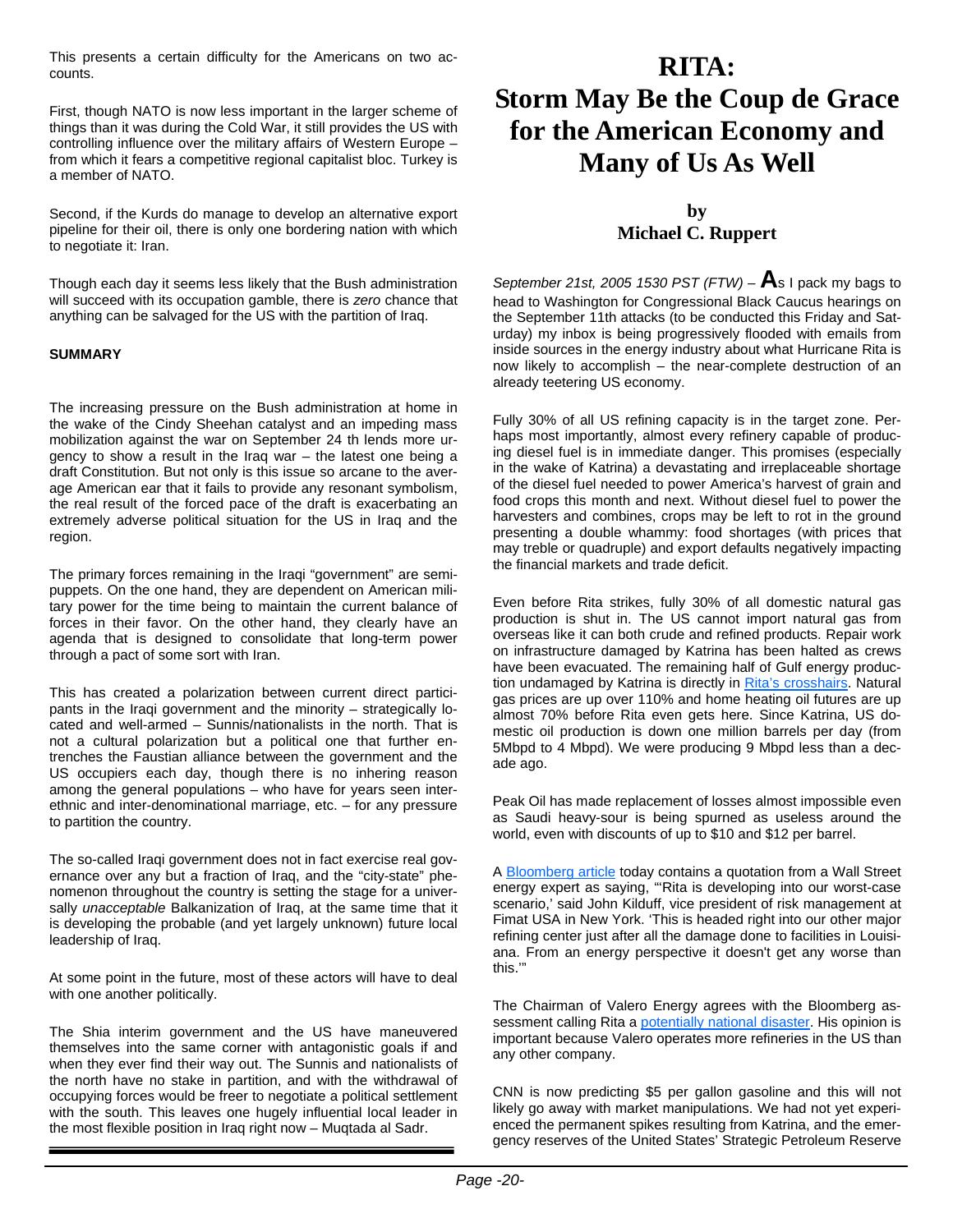and the International Energy Agency have already been tapped once and not refilled.

The South Texas Project nuclear plant – one of the largest in the country – is being completely shut down in preparation for Rita's landfall. It is only 12 miles from the Texas coast and almost dead center in the hurricane's projected path. Texas has its own power grid but catastrophic electricity shortages could easily ripple throughout the country in a short time. Electricity lost from that that facility will only be added to what is lost from other facilities powered by now critically short supplies of natural gas.

For those of you who expect FEMA to behave any differently in Texas than it did in New Orleans you are in for a crude awakening. FEMA will do what it must now do to preserve even a functioning part of America's governing and economic infrastructure. Saving lives will be one of the least important functions in its mandate. While I had serious doubts about America's ability to recover from Katrina, I am certain that – barring divine intervention – the United States is finished; not only as a superpower, but possibly even as a single, unified nation with the arrival of Hurricane Rita.

## **The Demise of Business as Usual**

### **An Apollo Project For Energy Can Succeed, But Not In A Market Economy**

#### **By Thomas L. Wayburn, PhD in Chemical Engineering**

**I**t is impossible to replace fossil fuels with non-nuclear renewable energy within a market economy. Capitalism can be saved for a few years but only with a large investment in nuclear power, which must overcome market forces that continue to favor fossil-fuel technology even in the immediate aftermath of Peak Oil. Eventually, capitalism, which depends upon unlimited growth, must fail in a finite world. A natural economy is the best hope for a sustainable future in which humans might live in harmony with Nature and with each other.

#### **Introduction**

The Apollo Alliance Ten-Point Plan proposes to provide energy independence for the United States and robust economic growth into the foreseeable future by promoting renewable energy, improving energy efficiency, and repatriating imports. A new generation of energy efficient technology is to be introduced in an Apollo-like national program. However, nothing is to be done to stabilize population and the market system is to be retained.

But in a market system, economic growth is measured by growth in sales. Old technology is to be replaced by new technology. To maximize profits, the efforts to market new technology will increase until improvements in energy efficiency are overwhelmed by the energy required to provide them. Even if population were stable, economic growth would increase energy use due to purchases of new (energy-saving) technology for our workplaces, homes, and cars. Prosperity cannot be maintained in a society based upon buying and selling without continuous growth in energy consumption, which, in a finite world, is impossible.

This article provides a brief and bracing summary of a lengthy technical paper, "On the Conservation-within-Capitalism Scenario." The paper explains in detail the spreadsheet calculations for five increasingly progressive scenarios for the remainder of the Twenty-First Century: the *Reference Case* assumes a steady growth in per capita energy consumption due primarily to activities advocated by the Apollo Alliance. The results for the Reference Case are followed by results for the *One-Percent Growth Scenario*, the *No-Growth Scenario*, the *No-Growth and No-Sales Scenario*, and, finally, the case of the *Natural Economy* advocated by this author in numerous essays and a book, *On the Preservation of Species*. The technical paper is precisely what one needs in order to determine whether the results reported here are correct.

In this study, I have satisfied energy deficits with nuclear energy because nuclear power installations (NPIs) require less of the surface area of the Earth than does any other energy technology – assuming that fissionable material can be created faster than it is consumed. What cannot be created is additional surface area of Earth on which to place them.

#### **Commentary on the Apollo Alliance Ten-Point Plan**

Although much of the mission of the first seven points of the Apollo Alliance Ten-Point Plan (copied verbatim from the AA website) is laudable, there is not a single point that does not represent some misconception as to the nature of the problem. We are not against conserving energy, nor would we wish to prevent working people from improving their lot; but, since money and energy are inextricably linked, it is impossible to increase the flow of money without increasing the flow of energy even if the activities toward which the flow of money is directed are aimed at reducing the quantity of energy associated with each unit of such activity. To understand how cash flow affects energy consumption, see "Cash Flow in a Mark II Economy." Unfortunately, conservation is limited by technological developments and the political will of the nation, whereas economic activity is limited only by catastrophe. The drawbacks of points 8, 9, and 10 are even more obvious.

 **Point 1. Promote Advanced Technology and Hybrid Cars:** Begin today to provide incentives for converting domestic assembly lines to manufacture highly efficient cars, transitioning the fleet to American made advanced technology vehicles, increasing consumer choice and strengthening the US auto industry.

**Comment 1.** The automobile culture, more than anything else in American life, is indicative of our inordinate use of energy. That which strengthens the auto industry —despite reduction in the energetic cost per unit of transport — will lead to more activity, not less. The same can be said for increasing consumer choice. Many people think that economic activity is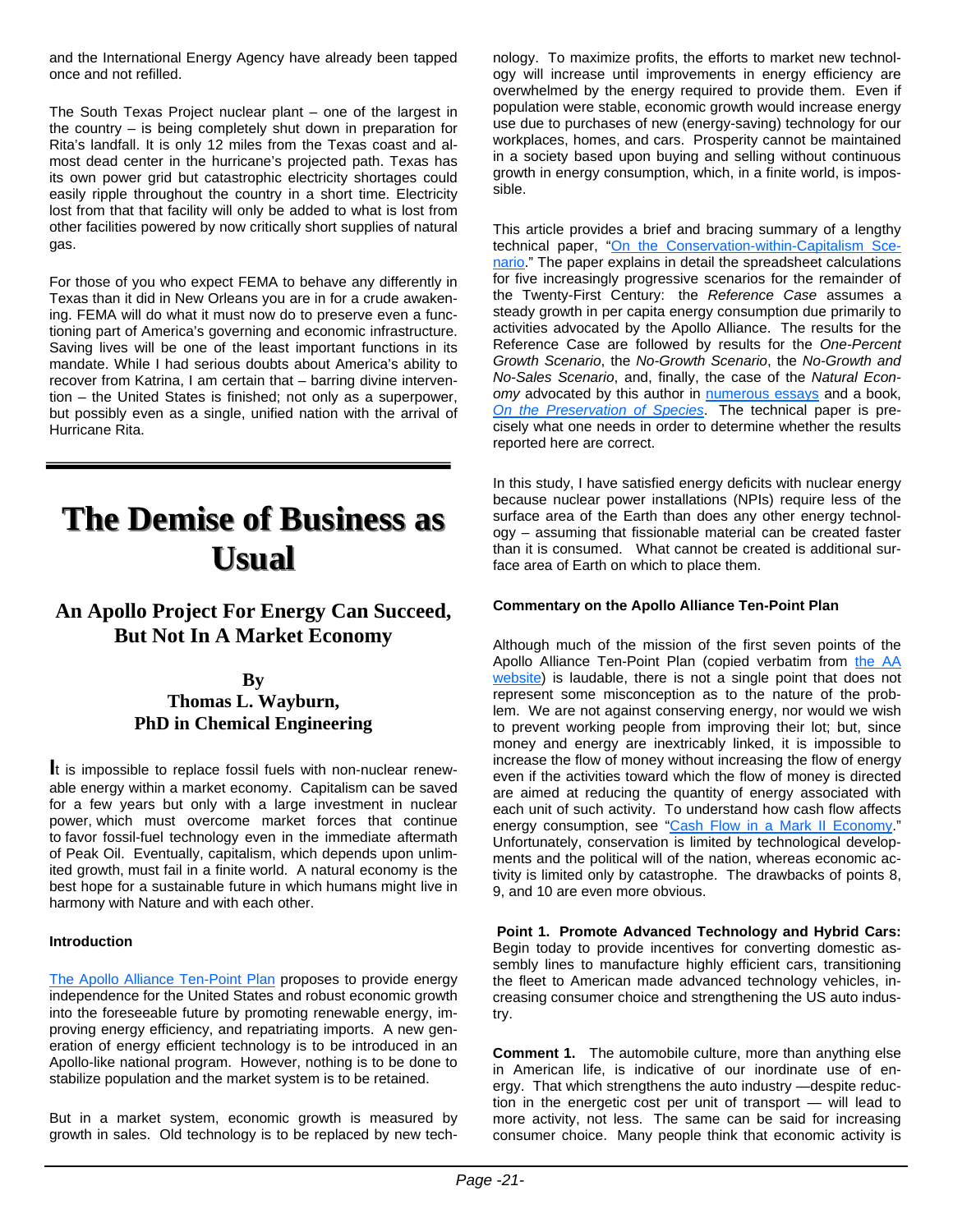necessarily a good thing. It is the purpose of this study to examine that preference.

**Point 2. Invest in More Efficient Factories:** Make innovative use of the tax code and economic development systems to promote more efficient and profitable manufacturing while saving energy through environmental retrofits, improved boiler operations, and industrial cogeneration of electricity, retaining jobs by investing in plants and workers.

**Comment 2.** Conservation within capitalism is impossible without investment of some sort, but financial investment means economic activity, which, in turn, means additional flow of energy.

**Point 3. Encourage High Performance Building:** Increase investment in construction of "green buildings" and energy efficient homes and offices through innovative financing and incentives, improved building operations, and updated codes and standards, helping working families, businesses, and government realize substantial cost savings.

**Comment 3.** Commercial building implies economic growth, which is harmful no matter how great the mitigation of that harm by the incorporation of energy efficient technologies. Residential building implies population growth. Indeed, the AA makes no mention of any attempt to reduce population growth. It is true that increased affluence, which clearly is one of the goals of the Ten-Point Program, is likely to be accompanied by a reduction in the Total Fertility Rate. It is also true that increased affluence attracts immigrants and fuels growth.

**Point 4. Increase Use of Energy Efficient Appliances:** Drive a new generation of highly efficient manufactured goods into widespread use, without driving jobs overseas, by linking higher energy standards to consumer and manufacturing incentives that increase demand for new durable goods and increase investment in US factories.

**Comment 4.** Certainly, a great quantity of energy would be saved if the appliances in our homes and offices, including computers, used less electricity. On the other hand, a policy that purports to "increase demand for new durable goods" cannot be all good. Consumerism has led us to Peak Oil. The fact that, at best, investment cuts both ways has been mentioned.

**Point 5. Modernize Electrical Infrastructure:** Deploy the best available technology like scrubbers to existing plants, protecting jobs and the environment; research new technology to capture and sequester carbon and improve transmission for distributed renewable generation.

**Comment 5.** All of this isgoodexcept that it represents economic growth. The AA has said nothing to discourage or disparage economic growth which, no matter how energy efficient, will result eventually in the consumption of even more high-grade energy. The Alliance does not seem to contemplate an end to the increase in the standards of living of workers, some of whom will expect prosperity to lead to more prosperity *ad infinitum*.

**Point 6. Expand Renewable Energy Development:** Diversify energy sources by promoting existing technologies in solar, biomass and wind while setting ambitious but achievable goals for increasing renewable generation, and promoting state and local policy innovations that link clean energy and jobs.

**Comment 6.** Good**.** But why does the Apollo Alliance emphasize the creation of more jobs as though jobs were not part of the problem? We need people to work less – not more. See On the Work Ethic.

**Point 7. Improve Transportation Options:** Increase mobility, job access, and transportation choice by investing in effective multimodal networks including bicycle, local bus and rail transit, regional high-speed rail and magnetic levitation rail projects.

**Comment 7.** Whatever can be done should be done to reduce the energy consumed to get people and goods from one place to another—when such journeys are necessary and useful. Certainly, the movements of raw materials, products, and people that benefit society collectively as well as individually should be made on energy-efficient trains rather than in gasguzzling SUVs whenever possible. Nevertheless, the improvement of transportation options is not the same as less transportation.

**Point 8. Reinvest In Smart Urban Growth:** Revitalize urban centers to promote strong cities and good jobs, by rebuilding and upgrading local infrastructure including road maintenance, bridge repair, and water and waste water systems, and by expanding redevelopment of idled urban "brownfield" lands, and by improving metropolitan planning and governance.

**Comment 8.** According to Prof. Albert Bartlett, smart growth is like buying a first-class ticket on the Titanic. The growth of our cities and the migration of their populations from the countryside in our country and, indeed, from other countries has been one of the greatest evils of the industrial revolution. This evil has not been mitigated by flight to the suburbs. The impact on our energy budget of the energetic costs of commuting and other suburban excesses has been discussed thoroughly elsewhere . To re-establish a sustainable society it will be necessary—not to revitalize the cities—but to dismantle them. This will be energy intensive enough without wasting energy on highways and bridges.

**Point 9. Plan for a Hydrogen Future:** Invest in long term research & development of hydrogen fuel cell technology, and deploy the infrastructure to support hydrogen powered cars and distributed electricity generation using stationary fuel cells, to create jobs in the industries of the future.

**Comment 9.** What is meant by a "hydrogen future"? If it does not mean hydrogen from nuclear power — directly or through electricity — AA should say so. If it does, AA should admit that it does. No matter how one computes the maximum energy available from renewable energy (other than nuclear) it can never be sufficient to support a capitalist-style economy, i.e., an economy that requires economic growth to perpetuate political stability. Therefore, capitalism — with or without conservation — implies a nuclear economy. Nuclear power is discussed in the next section.

**Point 10. Preserve Regulatory Protections:** Encourage balanced growth and investment through regulation that ensures energy diversity and system reliability, that protects workers and the environment, that rewards consumers, and that establishes a fair framework for emerging technologies.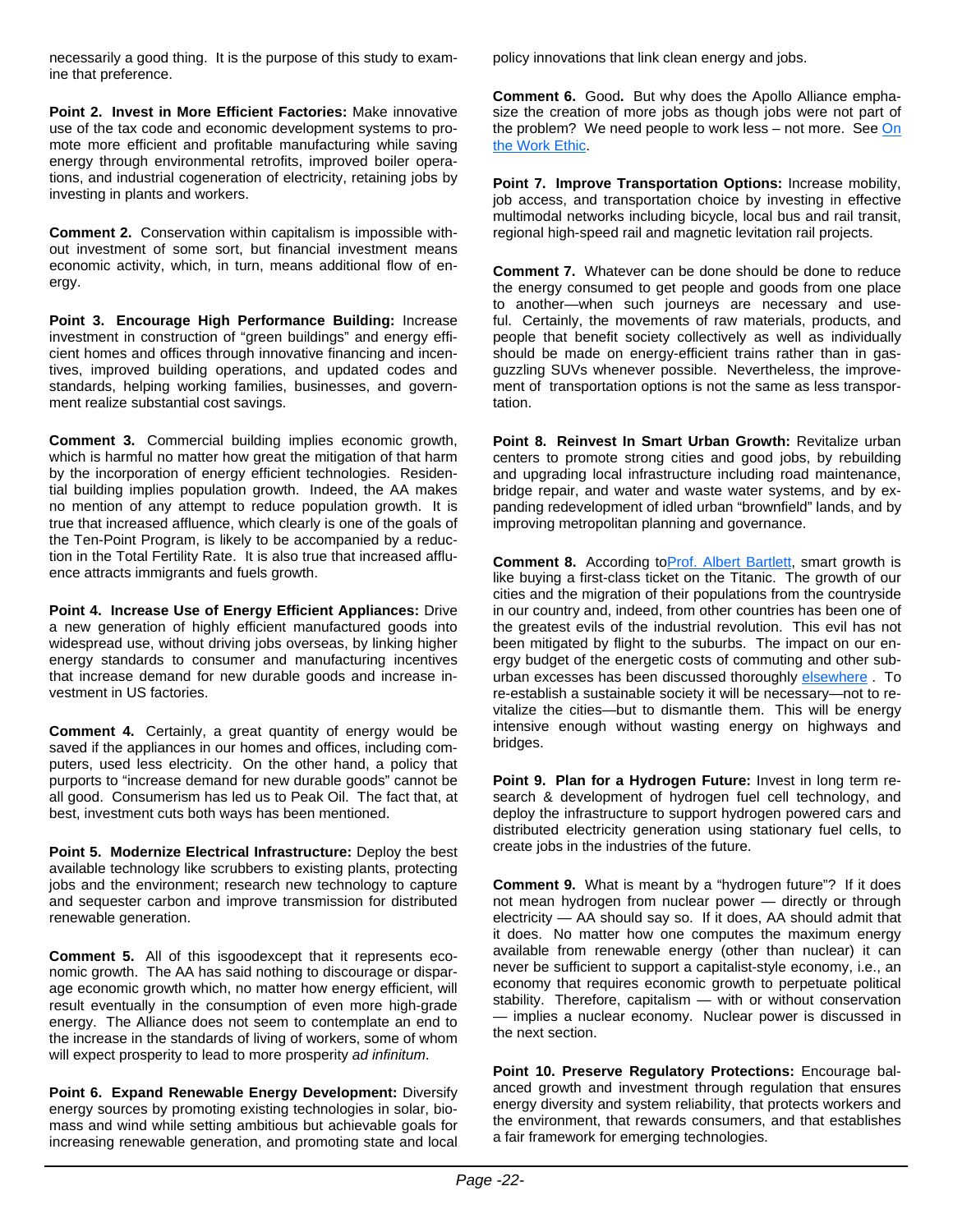**Comment 10.** Wiser heads among capitalists know that one can increase next quarter's profits at the expense of the environment in nearly every industry, almost always. Thus, to comply with a policy that is not quite suicidal, they need someone to force their competitors to comply. The AA does not suggest abandoning the Profit Motive; nevertheless, the reforms they recommend require central planning nearly to the degree that was practiced in the Soviet Union.

#### **The Nuclear Option**

#### *A Renewable Energy Resource*

Regardless of the finiteness of uranium resources, nuclear energy must be considered renewable because of the existence of fast breeder reactors and the likelihood that their technological limitations will disappear over the coming decades. Therefore, nuclear power should be admitted to the competition with wind, solar, biomass, and other sustainable technologies. If there is some reason why nuclear energy is not sustainable, it has yet to be demonstrated. (What is unsustainable is growth itself – not nuclear energy).

#### *The Hydrogen Economy*

Suppose we agree that the hydrogen economy means hydrogen from nuclear power installations (NPIs). K.R. Schultz et al. suggest that hydrogen can be produced with a 50% efficiency by thermal splitting of water. The efficiency of thermal splitting bypasses the objections to using electricity as an intermediate step discussed by Ulf Bossel et al. However, the huge changes in our technological and industrial infrastructure associated with the use of hydrogen for fuel will involve energetically costly retooling that must be charged to the energy invested in nuclear energy.

#### *Energy Returned over Energy Invested (ER/EI)*

If the Energy Returned by NPIs is less than the Energy Invested, nuclear energy is infeasible. Therefore, the frequentlydiscussed ER/EI analysis is crucial to this discussion. Probably, the ER/EI ratio for nuclear power is less than comparable ratios for fossil fuels, which is a drawback insofar as market penetration is concerned; however, so long as it exceeds 1.0 the introduction of nuclear energy is feasible.

The identification and quantification of every component, both direct and indirect, of the energy invested in nuclear power is not a simple thing to do. In particular, if any such study of Energy Invested includes the ancillary business expenses I have not seen it. But in the American economy, for example, the energy consumed by commerce is 22% of the total energy budget. This is corroborated by employment statistics.

Computation of Energy Invested by multiplying the sum of capital and operating costs by the ratio of Total National Energy Budget over Gross National Product (E/GDP) tabulated by the DOE provides an approximation to the correct value that does not omit the energy consumed by commerce. (See "Cash Flow in a Mark II Economy") Using cost data from the **Shultz et al.** study, the University of Chicago Study, and the MIT study, I computed an ER/EI ratio of 4.63.

However, it is not clear that all ancillary costs have been included, e.g., desalination of sea water, remediation of environmental change, etc. A pro-rata share of the costs of providing and maintaining railways to carry heavy equipment, fuel, and waste, highways to transport workers, conduits to transmit electric current, pipelines to transport hydrogen, and easements through which electrical power lines and hydrogen pipelines can be run must be charged to the plant.

#### *Money*

Capital costs of NPIs are high enough to hinder market penetration and to increase possible budget deficits alarmingly, but they are a small fraction of the projected GDP. Therefore, NPIs can be built by a society with the political will to by-pass market and fiscal constraints.

Unfortunately, nuclear facilities are operated sometimes for the personal profit of their owners, managers, and other stakeholders who might be inclined to place their personal interests ahead of other considerations such as good engineering practice *and safety*. Mere prudence dictates that we be suspicious of enterprises run for profit.

#### *Water*

If fresh water is used as cooling water, it should be returned to the environment at the original temperature with all contaminants removed and all nutrients restored. Part of the cooling water and the water split to produce hydrogen will end up as atmospheric water, only a part of which will return to Earth as fresh water, in which case the losses in our fresh water supply will have to be replaced somehow. If NPIs are used to desalinate sea water, the energy expended must be added to the Energy Invested in computing ER/EI.

If every NPI in the year 2100 used water at the rate Plant Hatch in Georgia did in 2000, we would need more than a million billion (quadrillion) kilograms of water per year to satisfy the robust economic growth assumed in our Reference Case. Thus, power plants would use more than one-third of all of our renewable fresh water.

Alternatively, the energy required for the desalination of seawater increases the Energy Invested from a low of 1.6% to a high of 9% (resp.) of the Energy Returned. If the ER/EI were 5.0, it would be reduced by 7.4% or 31% (resp.). In addition, the costs of pre-treatment, brine disposal, and transport would have to be borne.

#### *Land*

The final limitation upon economic growth is the area of the surface of Earth. NPIs require a smaller fraction of Earth's surface per unit of power generated than any of the competing technologies, namely, wind, solar, and biomass. Even if every other obstacle to growth were removed, ultimately we would run out of space. The land needed for NPIs includes not just the plant sites and infrastructure for transportation and power transmission but also the space occupied by facilities for mining and enrichment, fabrication, maintenance, recycle, hydrogen compression and liquefaction, waste management, sea water desalination, fresh water remediation, and the ubiquitous office buildings that seem to be a necessary part of every enterprise engaged in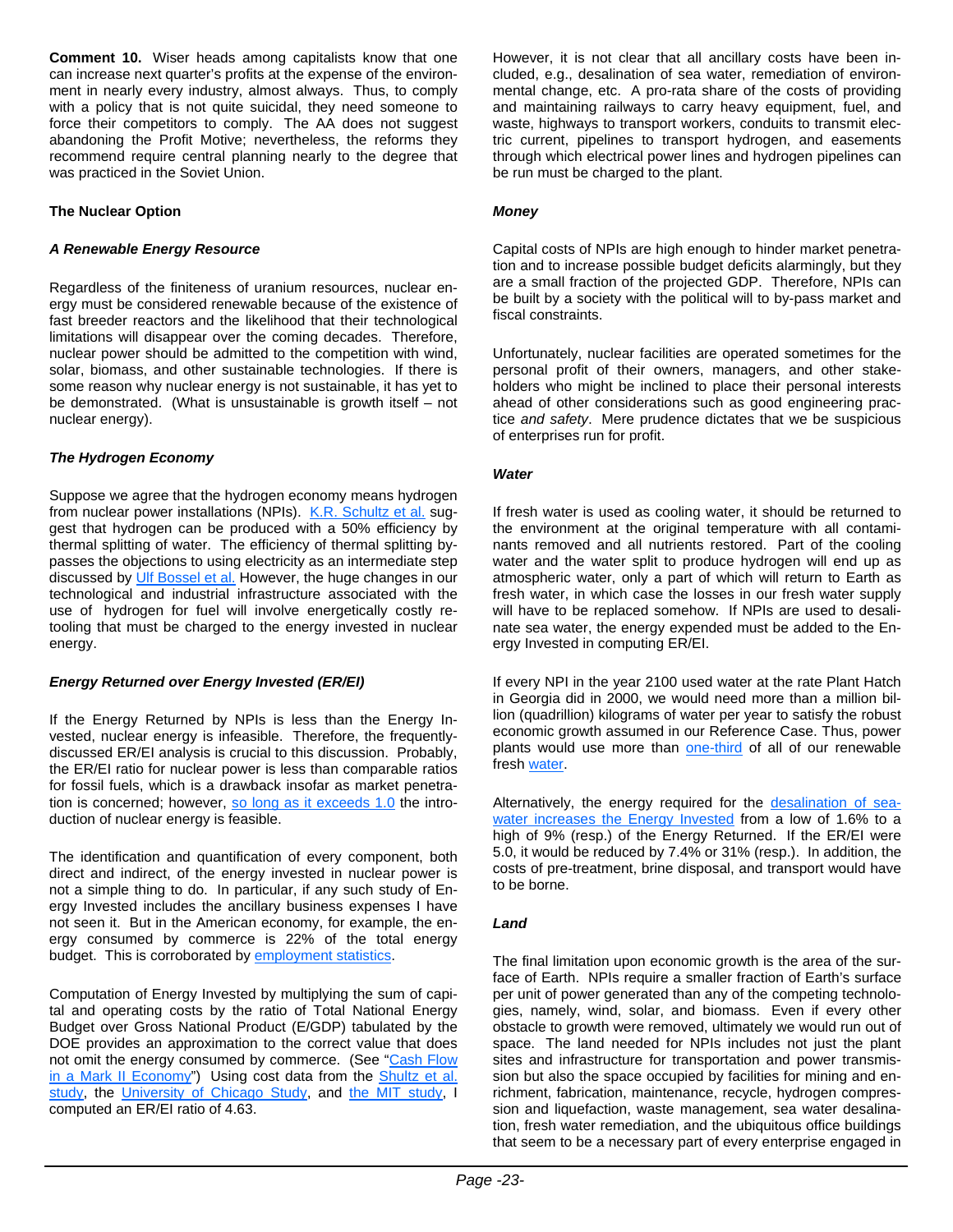the pursuit of profit. Engineers and scientists will need workplaces; and, if I am not mistaken, the greater the complexity of our energy economy the greater the superstructure of command and control, which, in the case of nuclear, must be multiply redundant. Moreover, many areas on the face of the Earth are not suitable for NPIs; namely, the tops of mountains, earthquake zones, city centers, and — if we wish to observe the ethical treatment of animals — wildernesses, wet lands, prairies, etc*.* Finally, it must be decided whether the space occupied by outmoded and obsolete facilities can be reused for new facilities or if it must be restored to the pristine condition in which Nature bequeathed it to us.

#### *Danger*

Quite obviously, while operating as designed, nuclear power plants do not contribute directly to Global Climate Change nor air and water pollution regardless of the effect of their ancillary facilities, e.g., mining, etc. When NPIs are operated properly, the dangers are rather minimal; nevertheless, nuclear radiation is extremely hazardous. In addition to radiation hazards, they have a small but non-zero probability of seriously leaking or even exploding, which increases with number of NPIs. Admittedly, there is no physical reason why the problems associated with pollution, radiation, explosions, waste, and decommissioning cannot be solved, however they must be solved; and, to the extent that they have not yet been solved, they represent impediments to the introduction of nuclear power and the hydrogen economy, which brings us to the next topic.

#### *Complexity*

Nuclear power is the key to a much larger and more complicated economy with much greater risk of unanticipated environmental catastrophes. The economy is sufficiently complicated in 2005 that the average person must necessarily depend upon the opinions of experts to determine which public policies are in his best interests and which are not. Moreover, experts disagree. The average man or woman is held hostage to the complexity of the economy, and this situation is not conducive to democracy.

#### **END PART ONE OF TWO**

**Thomas L. Wayburn earned degrees in chemical engineering and mathematics in three different decades. He has been elected to a number of honor societies and, in 1987, won the Ted Peterson award for the best paper written by a student in computers and systems technology. This was the year in which a 1956 recording of Tom with legendary jazz pianist Lennie Tristano and bassist Peter Ind was released. He has worked as a chemical engineer, a jazz drummer, and a college professor of mathematics and chemical engineering thermodynamics and design. Lately, he has been writing papers based upon mathematical studies of energy and economics and keeping up a voluminous correspondence.** 

A 1997 resume can be found at **http://web.wt.net/~twayburn/ Resume97.html**

## **New Orleans Area Bioweapons and Infectious Disease Research and Infectious Disease Research Labs Jeopardized by Katrina Labs Jeopardized by Katrina**

**Tulane's National Primate Research Center Reports No Release of Nearly 5,000 Test Monkeys or Disease Agents – Other NOLA Defense or Research Projects Involve HIV, SIV, SARS, Herpes-B, Anthrax, Botulism, Measles, West Nile and Mousepox** 

**No Confirmed Information on Other NOLA Level-3 Labs Involved in Bioweapons Research – At Least One Lab Reportedly Compromised**

#### **by Michael C. Ruppert**

*September 13, 2005 0800 PST (FTW)* – **P**rior to the arrival of Hurricane Katrina on August 29th, the greater New Orleans area was a significant hub of infectious disease and biological weapons research. At least five Level-3 biolabs were located either in New Orleans or in its nearby suburb of Covington. Level-4 is the only higher containment level and is used primarily for weapons research on hemorrhagic fevers and other viral agents. Although there were many causes for alarm with Katrina, the biggest initial worry for *FTW* had been the status of nearly 5,000 monkeys (kept outdoors behind barbed wire) used in infectious disease research at the Tulane University National Primate Center.

National Institutes of Health spokesperson Ann Puderbaugh told *FTW*, "The National Primate Research Center at Tulane came through the storm just fine. There were no injured or escaped animals and there was no release of any biological agents due to other causes."

The Centers for Disease Control (CDC) reported very little damage and no release of agents at any of its monitored facilities. CDC maintains a Select Agent Release Program and had issued warnings prior to Katrina's landfall and had subsequently posted a request for any labs compromised to immediately notify them. CDC spokesman Von Roebuck told *FTW*, as far as the Select Agent program was concerned, "We made an immediate outreach to all of these laboratories. The reports back were that there had been little or no damage. No loss of or release of any agent occurred and there is currently security in place at all of our facilities."

Other agencies were not as forthcoming, however, and there are apparently other laboratories that have fallen through the gap in terms of reporting. Whether they have sustained any damage is unknown and it is impossible to make a list because the location of all such facilities is apparently unavailable. Other laboratories might be independent military contractors working with the Department of Defense. The State of Louisiana operates a Level-3 biolab in New Orleans and major hospitals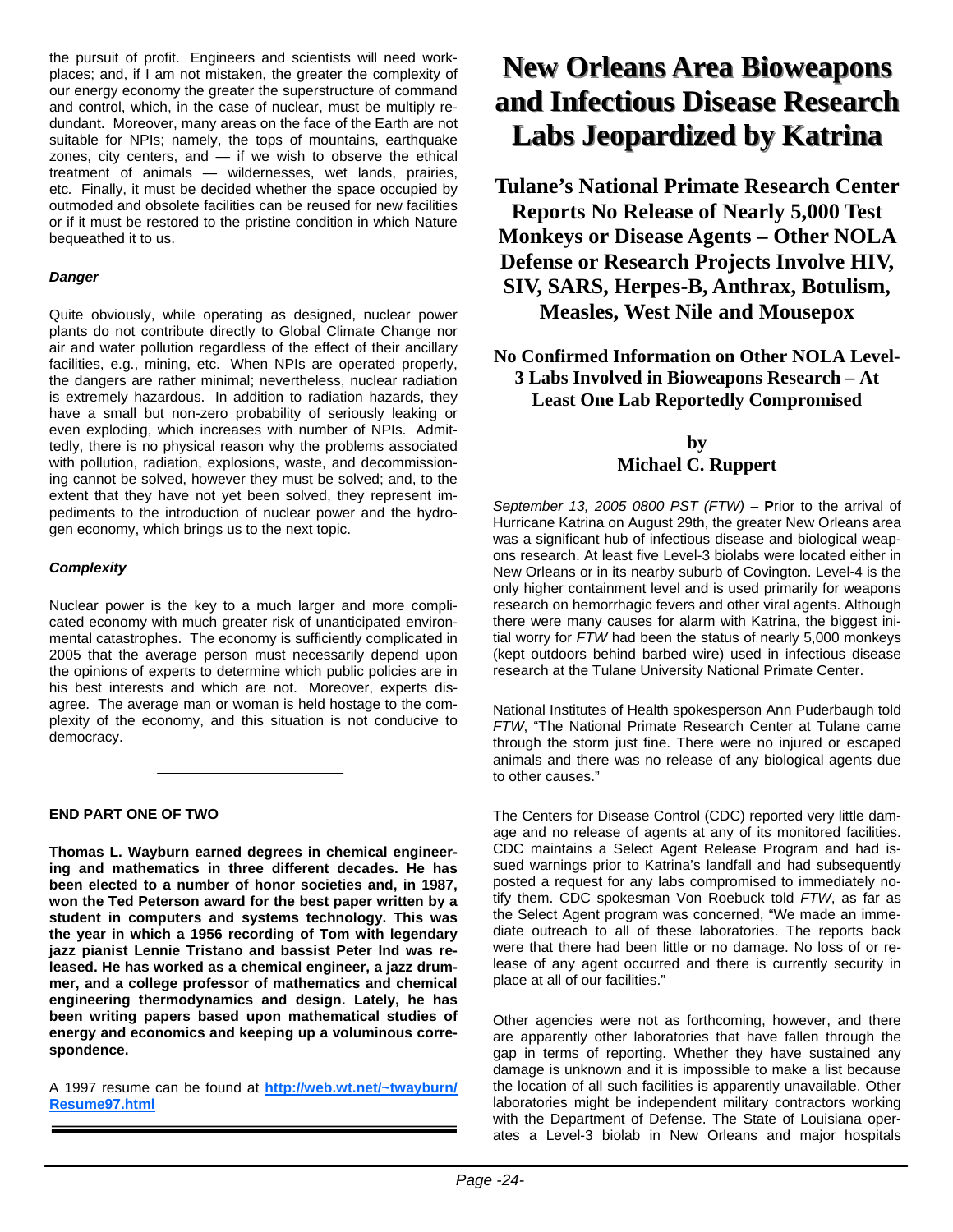(especially teaching hospitals) usually have such labs.

*FTW* contacted a number of agencies including the CDC, FEMA, The White House, Tulane University, The Pentagon and the US Army's Biological Warfare Operations Center (USAMRID) at Fort Dietrick, Maryland, The Louisiana Governor's Office, and the Department of Health and Human Services.

*FTW* was unable to get a definite answer about all of the remaining laboratories or even an answer as to how many there actually were. No entity had information immediately available at their fingertips in the form of a press release. The CDC was most helpful in making referrals and giving prompt response. FEMA did not respond to two voicemail messages.

A spokesperson for Louisiana Governor Kathleen Blanco told *FTW* that to her knowledge all such programs were federallycontrolled and then referred us to the state's Department of Environmental Quality (DEQ). The spokesperson apparently had no knowledge of any facilities at LSU or any other state institution. The DEQ had not returned calls as of press time.

The problem is that other defense-related bioweapons or infectious disease research programs in the region might still be compromised and no one seems to have that information or be willing or able to inform the public about it.

#### **INDEPENDENT RESEARCHERS FILL A BIG GAP**

It was independent researchers who brought the potential crisis to light. In doing so they have raised a great many questions that must be added to Katrina's ever-growing list.

According to a report located at The Memory Blog quoting *Tulane University Magazine*, "The primary areas of focus today at the Tulane National Primate Research Center are infectious diseases, including biodefense related work, gene therapy, reproductive biology and neuroscience. The Tulane primate center is playing a key role in the federal strategic plan for biodefense research."

Information from The Primate Research Project confirms "Tulane has over 4,500 monkeys of eleven species. Rhesus macaques form the overwhelming majority with at least 3,500 on hand.

"A drive through the facility offers a rare glimpse of caged research monkeys with only a hedge and a barbed-wire fence separating acres of pens from the road."

That same document continues with an ominous precedent.

In mid October of 1998, two dozen rhesus monkeys escaped from cages in this outdoor area. Tulane officials were quick to assert that the monkeys were not infected with any disease and posed no risk to the public. But consider the Blanchard report below. At least 70% of the TRPRC's monkeys are infected with herpes-B, a disease fatal to humans. This disease has been used as a club against macaques for some time. In Wisconsin, primate center officials used the high incidence figures (common in all captive macaque colonies subjected to regular high stress) to argue that the macaques at the county zoo were a grave risk to the public's health and could not be safely maintained on public display. More recently when rhesus monkeys escaped from an island in Florida, Kirk Boehm, a Wisconsin primate center minor official, once again publicly asserted that macaques pose a risk to the public. The NIH RPRC officials want it both ways. When the public is worried, the monkeys pose no risk; when the public is concerned for the monkeys' well-being, the monkeys are too dangerous to have around. This is the mentality and logic consuming our limited tax dollars and subjecting thousands of monkeys annually to grievous suffering.

In a move that went entirely unnoticed (or unreported on) by the major corporate-owned media, prior to Katrina's landfall, the Atlanta-based Centers for Disease Control expressed concern for the many infectious disease, biowarfare research facilities in the crosshairs of the killer storm. At the top of the CDC website's Select Agents Program homepage is the following notice.

> Announcement for Entities Impacted by Hurricane Katrina

Entities that are registered with the Select Agent Program who have been impacted by Hurricane Katrina may contact the CDC Select Agent Program for guidance on actions that should be taken to transfer Select Agents to another registered entity or **report the theft, loss, or release of select agents that might have occurred due to storm damage** [emphasis added]. The CDC Select Agent Program will expedite any special requests from registered entities as a result of Hurricane Katrina. Contact the Program via email at lrsat@cdc.gov, phone at 404-498-2255, fax at 404-498-2265, or call your designated CDC representative.

As a result of Katrina, at least one Level-3 lab was compromised, necessitating an emergency trip to protect the deadly agents stored there. That received a mention only in a medical journal.

An ominous quotation in that story from www.medpagetoday.com indicated the urgency and danger involved:

> But while the military is going door-to-door to coax, or in some cases force, reluctant residents to evacuate the danger zone in New Orleans, Dr. Curiel is heading back to mount a